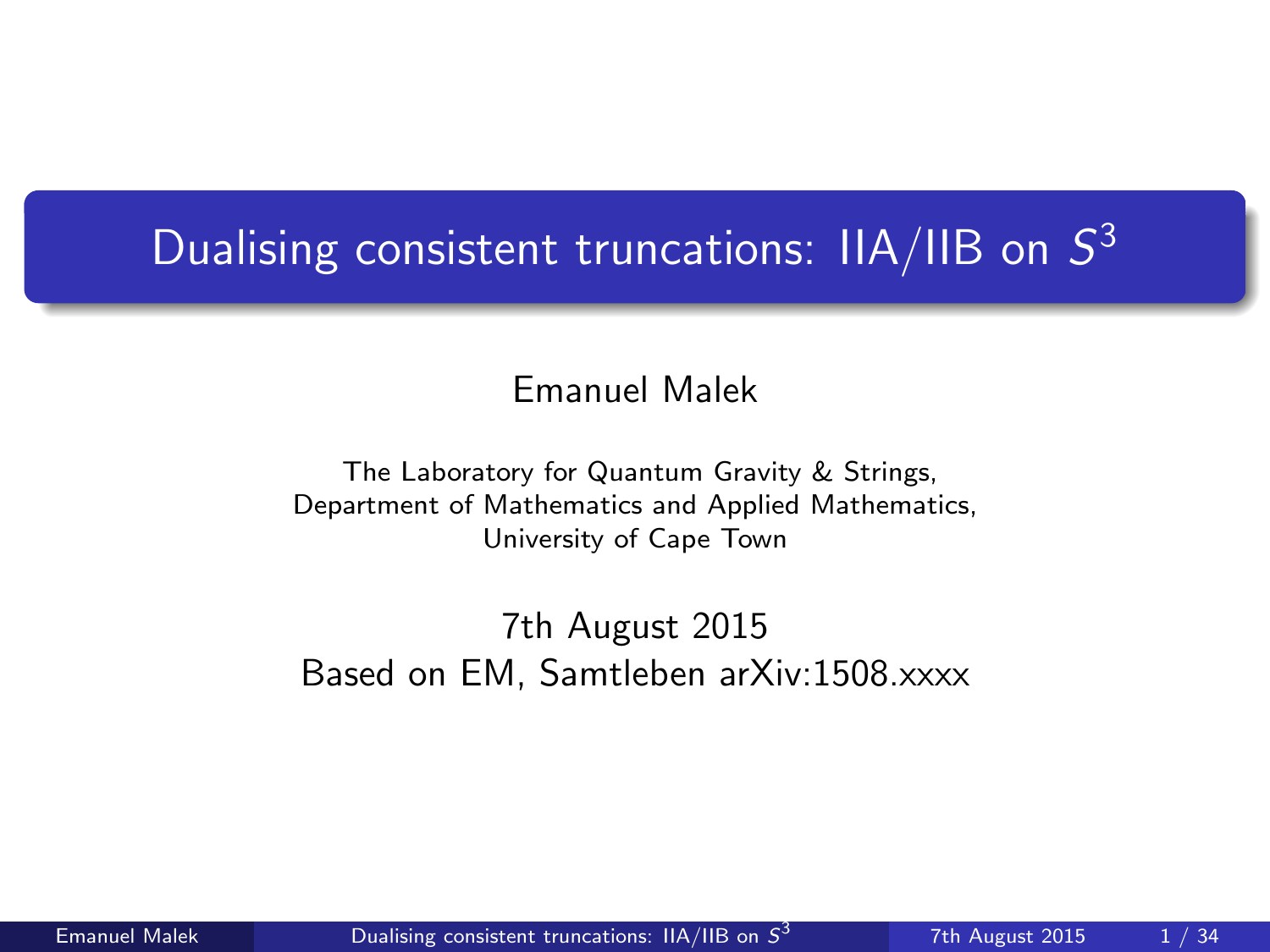Maximal gauged 7-D SUGRAs:

- Gauge group  $\subset E_4 = SL(5)$
- Classified by embedding tensor (maximal SUSY-preserving deformations of ungauged SUGRA)
	- $\triangleright$  SUSY  $\Longleftrightarrow$  linear constraint: 10 ⊕ 15 ⊕ 40
	- $\triangleright$  Group-theoretic constraint  $\Longleftrightarrow$  quadratic constraint
- Some examples can be obtained by Scherk-Schwarz reduction of  $D = 10$  and  $D = 11$  maximal SUGRA
	- $\triangleright$  Reductions involve complicated non-linear Ansatz
	- $\triangleright$  Consistency difficult to prove using SUGRA methods deWit, Nicolai, Nastase, Vaman, Nieuwenhuizen, Cvetic, Lu, Pope . . .
- Other maximal SUGRAs orphaned until now?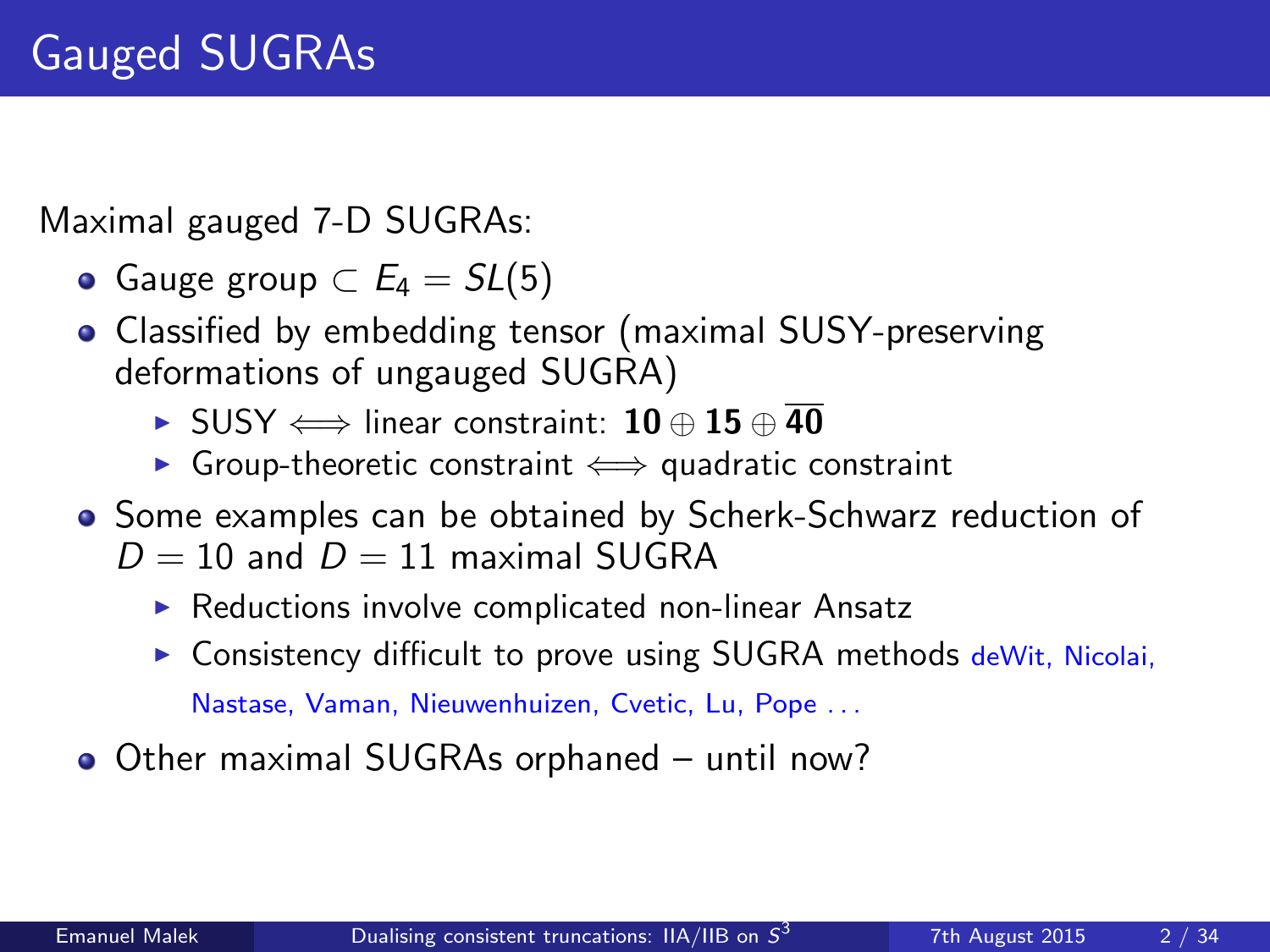Useful relationship to EFT Berman, Musaev, ... (DFT Aldazabal, Baron, Geissbuhler, Graña, Marquéz, Nuñez, ...)

- Embedding tensor  $\longleftrightarrow$  torsion of EFT
- Linear constraint  $\longleftrightarrow$  automatic (up to trombone)
- Quadratic constraint  $\longleftrightarrow$  section condition (+ other solutions? Lee, Strickland-Constable, Waldram 1506.03457)
- Action  $+$  scalar potential  $\longleftrightarrow$  Full EFT action
- Consistency  $\longleftrightarrow$  QC + constant flattened torsion
- Non-linear reduction Ansatz ←→ Generalised Scherk-Schwarz twist
- Internal space  $\longleftrightarrow$  Twist matrix (generalised vielbein)
- Twist matrix has to be "guessed"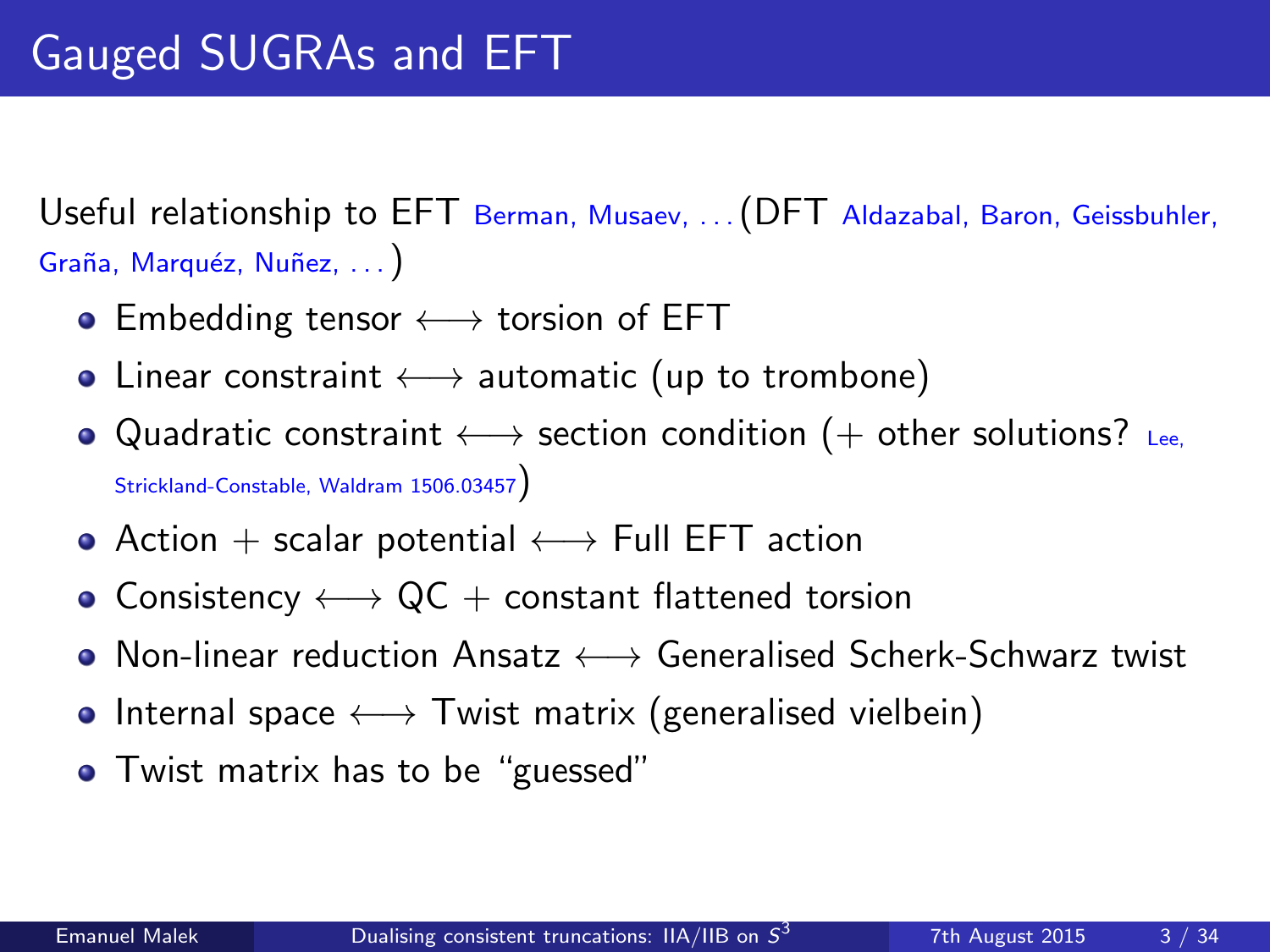### **Outline**

- Recent twist matrices for  $CSO(p, q, r)$  gaugings to various dimensions. Lee, Strickland-Constable, Waldram 1401.3360, Hohm, Samtleben 1410.8145, Dall'Agata, Baron 1410.8823
- These give consistent sphere and hyperboloid truncations of M-theory and IIA/IIB theory to various maximal SUGRA.
- When do IIA truncations imply IIB truncations and how are they related?
- Caveat: All geometric, all standard SUGRA!

Outline:

- **Review EFT.**
- Review embedding tensor as EFT torsion.
- **•** "Dualise" IIA truncations into IIB truncations.
- Use this to generate IIB hyperboloid truncations.
- Discuss new uplifts of gaugings from IIA and IIB:
	- $\blacktriangleright$  10's and 4's.
	- $\triangleright$  6's including trombone.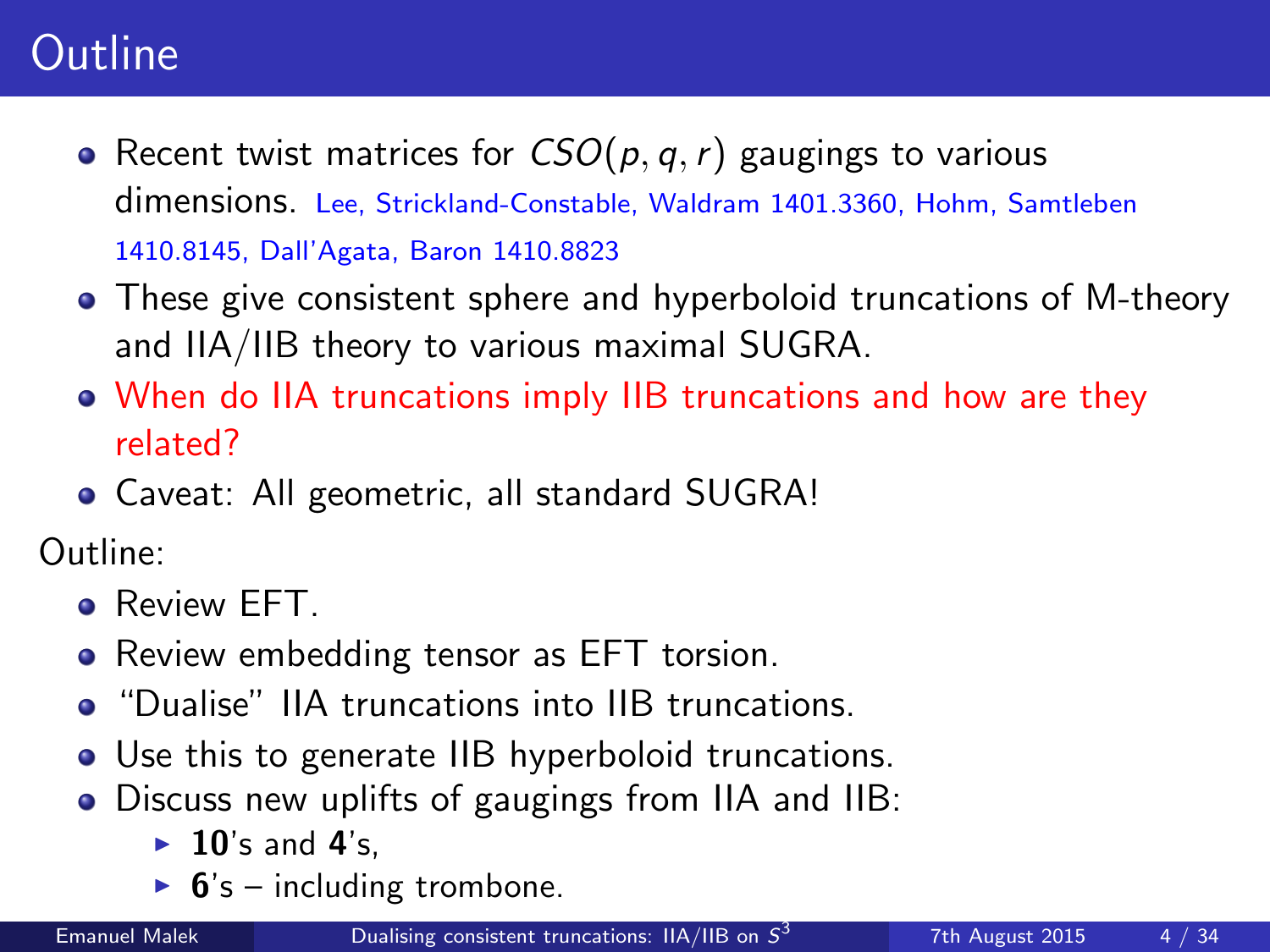#### Exceptional field theory: Extended space

- Goal is to rewrite 11-D SUGRA with manifest U-duality. Focus on bosonic scalar sector. (Full theory: Hohm, Samtleben 2013, 2014 (bosonic), + Nicolai, Godazgar<sup>2</sup> 1406.3235 (fermions), Samtleben, Musaev 1412.7286 )
- Consider  $d = 4$  case, i.e. compactification to 7-D SUGRA. U-duality group  $SL(5)$ . Local symmetry group  $SO(5)$ .
- Indices: 4-d  $i = 1, ..., 4$ ,  $SL(5)$   $a = 1, ..., 5$ .
- U-duality: 6 wrapping modes of M2-branes  $\longleftrightarrow$  4 momenta
- $\bullet \Rightarrow$  introduce 6 wrapping coordinates  $y_{ii}$  and form U-duality covariant coordinates  $Y^{ab}$  in  ${\bf 10}$  of  $SL(5)$ . Berman, Godazgar<sup>2</sup>, Perry 1110.3930

$$
Y^{ab} = (Y^{i5}, Y^{ij}) = \left(y^i, \frac{1}{2} \eta^{ijkl} y_{kl}\right), \qquad \eta^{ijkl} = \pm 1. \tag{3.1}
$$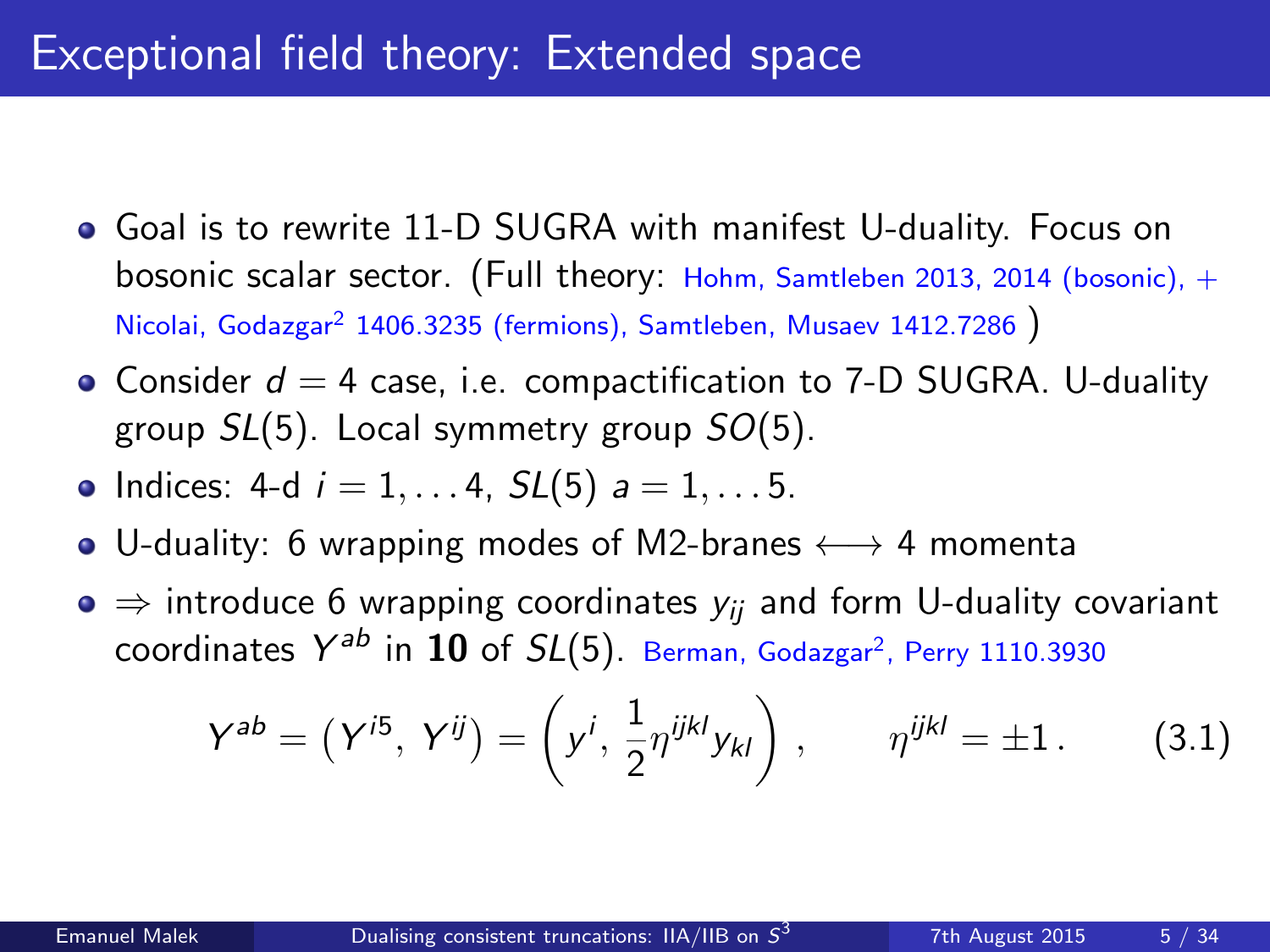#### EFT: Generalised metric and Lie derivative

**• Truncation Ansatz:** 

$$
ds_{11}^2 = e^{\phi} ds_7^2 + ds_4^2. \qquad (3.2)
$$

(General Ansatz Hohm, Samtleben 2013, 2014)

- Scalar sector parameterises the coset space  $\frac{SL(5)}{SO(5)}\times\mathbb{R}^+$ .  $\mathbb{R}^+$  related to the trombone symmetry:
- i.e.  $ds_4^2$ , 3-form in internal directions and  $\phi$  can be combined in a "generalised metric" Duff 1990, Hull 0701203, Berman, Perry 1008.1763,

$$
m_{ab} \in \frac{SL(5)}{SO(5)} \times \mathbb{R}^+ \,. \tag{3.3}
$$

• Introduce  $SL(5)$ -compatible generalised Lie derivative, i.e. it must preserve  $\epsilon_{abcde}$ :

$$
\mathcal{L}_{\xi}V^{a} = \frac{1}{2}\xi^{bc}\partial_{bc}V^{a} + \frac{1}{4}V^{a}\partial_{bc}\xi^{bc} - V^{b}\partial_{bc}\xi^{ac}.
$$
 (3.4)

Berman, Godazgar<sup>2</sup>, Perry 1110.3930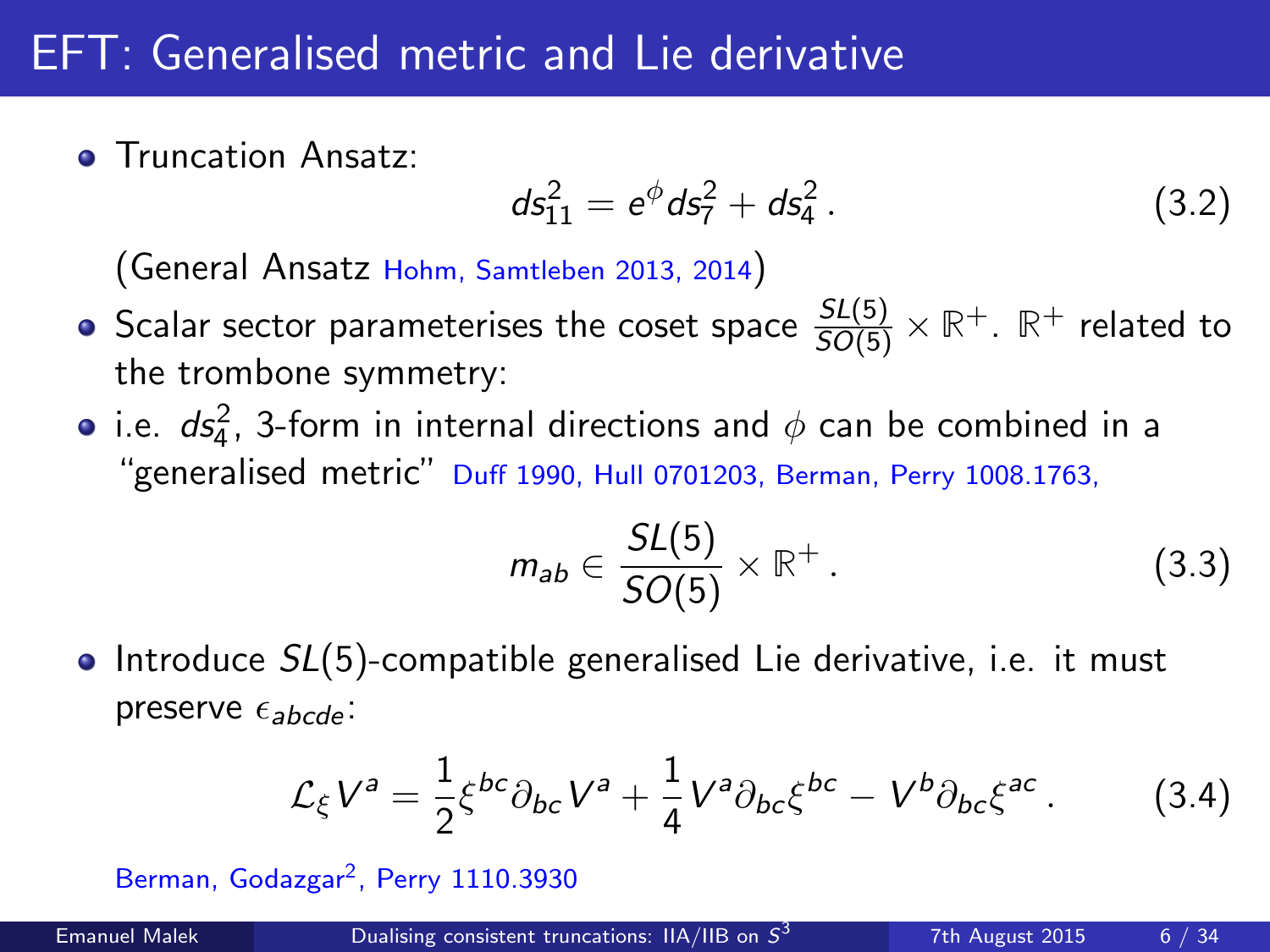### EFT: Section condition

- Generalised Lie derivative combines diffeos and gauge transformations.
- Closure of algebra of generalised Lie derivatives

$$
\left[\mathcal{L}_{\xi}, \mathcal{L}_{\chi}\right] V^{a} = \mathcal{L}_{\left[\xi, \chi\right]} V^{a} + \text{junk} \tag{3.5}
$$

 $\Rightarrow$  "section condition" to kill junk

$$
\partial_{[ab}\partial_{cd]}\Phi(X) = 0\,, \quad \partial_{[ab}\Phi(X)\partial_{cd]}\Phi'(X) = 0\,, \tag{3.6}
$$

for all fields  $\Phi(X), \Phi'(X)$  of the theory. Berman, Godazgar, Perry 1110.3930

- i.e. fields can't depend on all 10 coordinates!
- Two solutions
	- ▶ Dependence only on 4 coordinates  $X^{i5}$ ,  $i = 1, ..., 4$  (11-D).
	- **Dependence only on 3 coordinates**  $X^{\mu\nu}$ **,**  $\mu, \nu = 1...3$  **(10-D IIB). Blair,** EM, Park 1311.5109 (other duality groups Hohm, Samtleben 2013, 2014)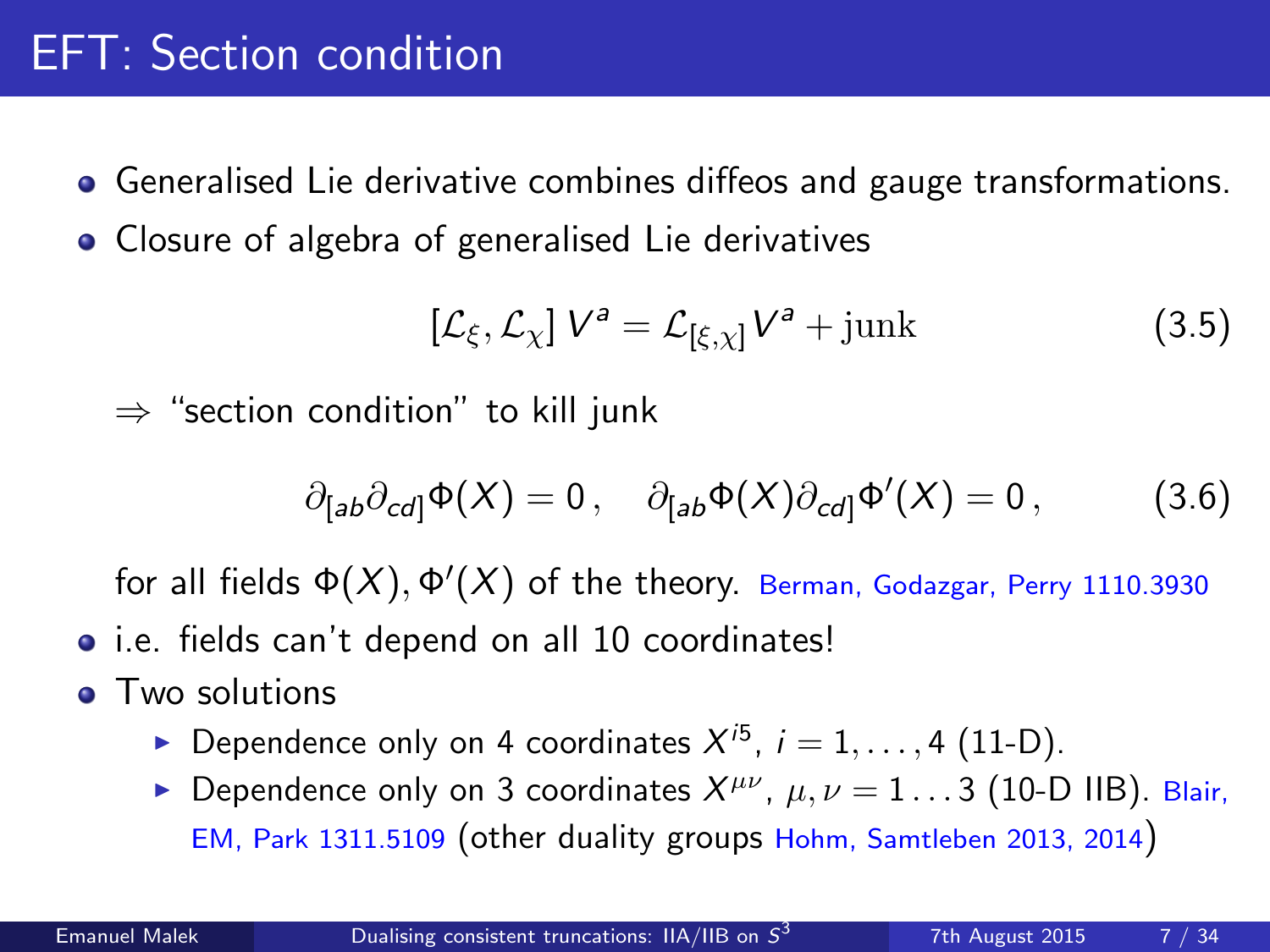### EFT: Action

There is a *unique* action given in terms of two derivatives  $(\partial_{ab})$  of  $m_{ab}$ that is invariant under generalised Lie derivatives modulo section condition Berman, Perry 1008.1763:

$$
S_{4} = \int_{\Sigma} |m|^{-1} \left( -\frac{1}{8} m^{ab} m^{a'b'} \partial_{aa'} m^{cd} \partial_{bb'} m_{cd} + \frac{1}{2} m^{ab} m^{a'b'} \partial_{aa'} m^{cd} \partial_{cb'} m_{bd} \right. \\
\left. + \frac{1}{2} \partial_{aa'} m^{ab} \partial_{bb'} m^{a'b'} + \frac{3}{8} m^{ab} m^{a'b'} \partial_{aa'} \ln |m| \partial_{bb'} \ln |m| \right. \\
\left. - 2 m^{a'b'} \partial_{aa'} m^{ab} \partial_{bb'} \ln |m| + m^{a'b'} \partial_{aa'} \partial_{bb'} m^{ab} - m^{ab} m^{a'b'} \partial_{aa'} \partial_{bb'} \ln |m| \right)
$$
\n(3.7)

where  $|m| = |\text{det} m_{ab}|$  and  $\Sigma$  is lower-dimensional section satisfying the section condition.

Upon choosing a solution to the section condition, this reduces to scalar potential of reductions from 11-D SUGRA or IIB SUGRA.

The full  $10/11$ -D theory can be reformulated this way (Hohm, Samtleben 2013, 2014).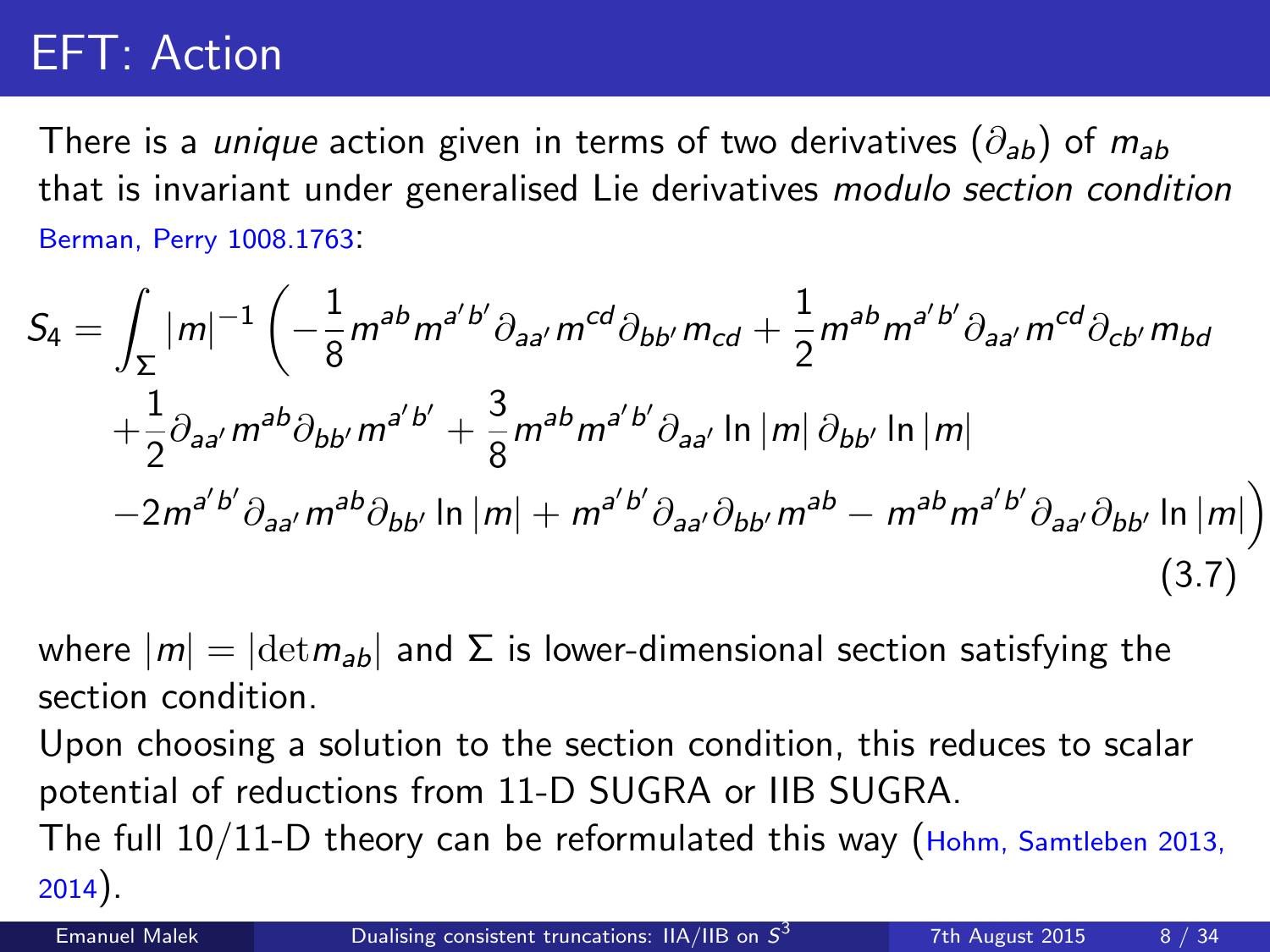#### 7-D embedding tensor as EFT torsion

To build tensors we can use the Weitzenböck connection as a connection in EFT:

$$
\Gamma_{ab,c}{}^d = E_c{}^{\bar{c}} \partial_{ab} E_{\bar{c}}{}^d \,, \tag{3.8}
$$

where  $E_a{}^{\bar{a}}(Y) \in SL(5) \times \mathbb{R}^+$  is the vielbein:  $m_{ab} = E_a{}^{\bar{a}}E_{b\bar{b}}$ . The embedding tensor is the flattened torsion of the Weitzenböck connection. Blair, EM 1412.0635

$$
\left(\mathcal{L}_U^{\nabla} - \mathcal{L}_U^{\partial}\right) V^a = \frac{1}{2} \tau_{bc,d}{}^a U^{bc} V^d.
$$
 (3.9)

Explicitly, (we will use flattened torsion from now)

$$
\tau_{\bar{a}\bar{b},\bar{c}}{}^{\bar{d}} = 3\Gamma_{\left[\bar{a}\bar{b},\bar{c}\right]}{}^{\bar{d}} - \Gamma_{\bar{e}\left[\bar{a},\bar{b}\right]}{}^{\bar{e}}\delta_{\bar{c}}{}^{\bar{d}} - 2\Gamma_{\bar{e}\bar{c},\left[\bar{a}\right]}{}^{\bar{e}}\delta_{\bar{b}\left.\bar{b}\right]}^{d}.
$$
\n(3.10)

Let x be 7-D,  $Y^{ab}$  be EFT (here 10-D), then we obtain gauged SUGRAs by the twist Ansatz, e.g.

$$
g_7(x, Y) = |E(Y)|^{-4/5} \hat{g}_7(x), \qquad m_{ab}(x, Y) = E_a^{\bar{a}}(Y) E_b^{\bar{b}}(Y) \hat{m}_{\bar{a}\bar{b}}(x).
$$
\n(3.11)

Berman, Musaev 1208.0020, Godazgar<sup>2</sup>, Nicolai 1312.1061, Hohm, Samtleben 1410.8145 Emanuel Malek  $\qquad \qquad$  [Dualising consistent truncations: IIA/IIB on](#page-0-0)  $S^3$ 7th August 2015 9 / 34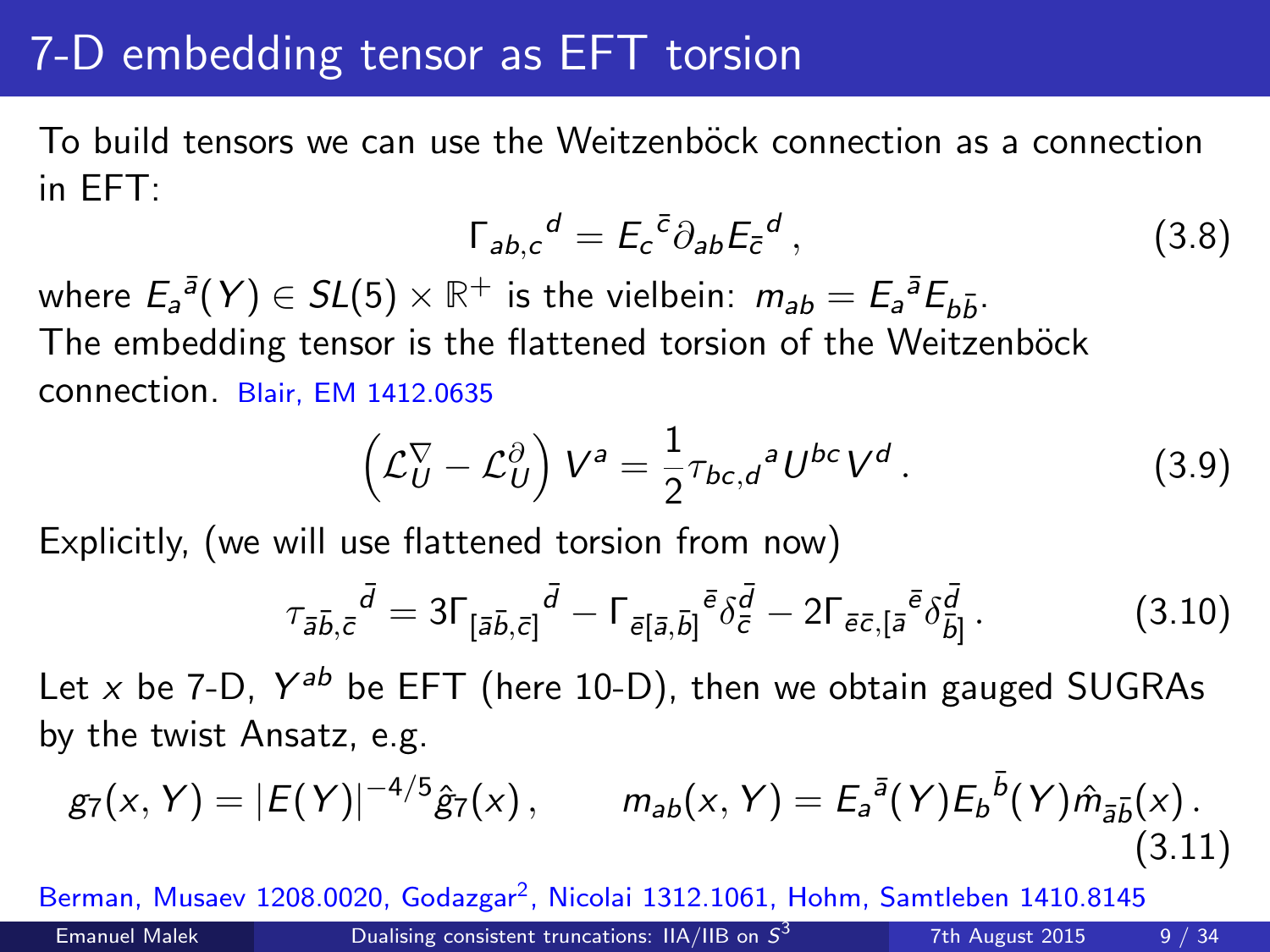#### Irreps of the torsion and the scalar potential

The torsion decomposes into the irreps  $15 \oplus 40 \oplus 10$ :

$$
\tau_{\bar{a}\bar{b},\bar{c}}{}^{\bar{d}} = \frac{1}{2} \epsilon_{\bar{a}\bar{b}\bar{c}\bar{e}\bar{f}} Z^{\bar{e}\bar{f},\bar{d}} + \frac{1}{2} \delta_{\bar{[a}}^{\bar{d}} S_{\bar{b}]\bar{c}} + \frac{2}{3} \delta_{\bar{[a}}^{\bar{d}} \tau_{\bar{b}]\bar{c}} + \frac{1}{3} \delta_{\bar{c}}^{\bar{d}} \tau_{\bar{a}\bar{b}}.
$$
(3.12)

It satisfies the linear constraint!

Scalar potential written in terms of torsion irreps (is fixed by local  $SO(5)$ ) invariance)

$$
S_4 = \int_{\Sigma} dY \frac{1}{16} \hat{m}^{\bar{a}\bar{b}} \hat{m}^{\bar{c}\bar{d}} S_{\bar{a}\bar{c}} S_{\bar{b}\bar{d}} - \frac{1}{32} (\hat{m}^{\bar{a}\bar{b}} S_{\bar{a}\bar{b}})^2 + \frac{5}{3} \hat{m}^{\bar{a}\bar{b}} \hat{m}^{\bar{c}\bar{d}} \tau_{\bar{a}\bar{c},\bar{e}} \bar{e} \tau_{\bar{b}\bar{d},\bar{f}} \bar{f} + \frac{1}{4} \hat{m}_{\bar{a}\bar{b}} \hat{m}_{\bar{c}\bar{d}} \hat{m}_{\bar{e}\bar{f}} Z^{\bar{a},\bar{c}\bar{e}} Z^{\bar{b},\bar{d}\bar{f}} - \frac{3}{8} \hat{m}_{\bar{a}\bar{b}} \hat{m}_{\bar{c}\bar{d}} \hat{m}_{\bar{e}\bar{f}} Z^{\bar{a},[\bar{c}\bar{e}} Z^{\bar{b}],\bar{d}\bar{f}} - 2 \hat{m}^{\bar{a}\bar{b}} \hat{m}^{\bar{c}\bar{d}} \nabla_{\bar{a}\bar{c}} \tau_{\bar{b}\bar{d},\bar{e}} \bar{e}^{\bar{e}},
$$
\n(3.13)

agrees precisely with scalar potential of maximal 7-D gauged SUGRAs. Scalar potential is not generalised scalar with non-zero trombone  $\tau_{\bar{a}\bar{b}} \implies$ leads to 7-D gauged SUGRA with EoMs but no action.

Emanuel Malek  $\qquad \qquad$  [Dualising consistent truncations: IIA/IIB on](#page-0-0)  $S^3$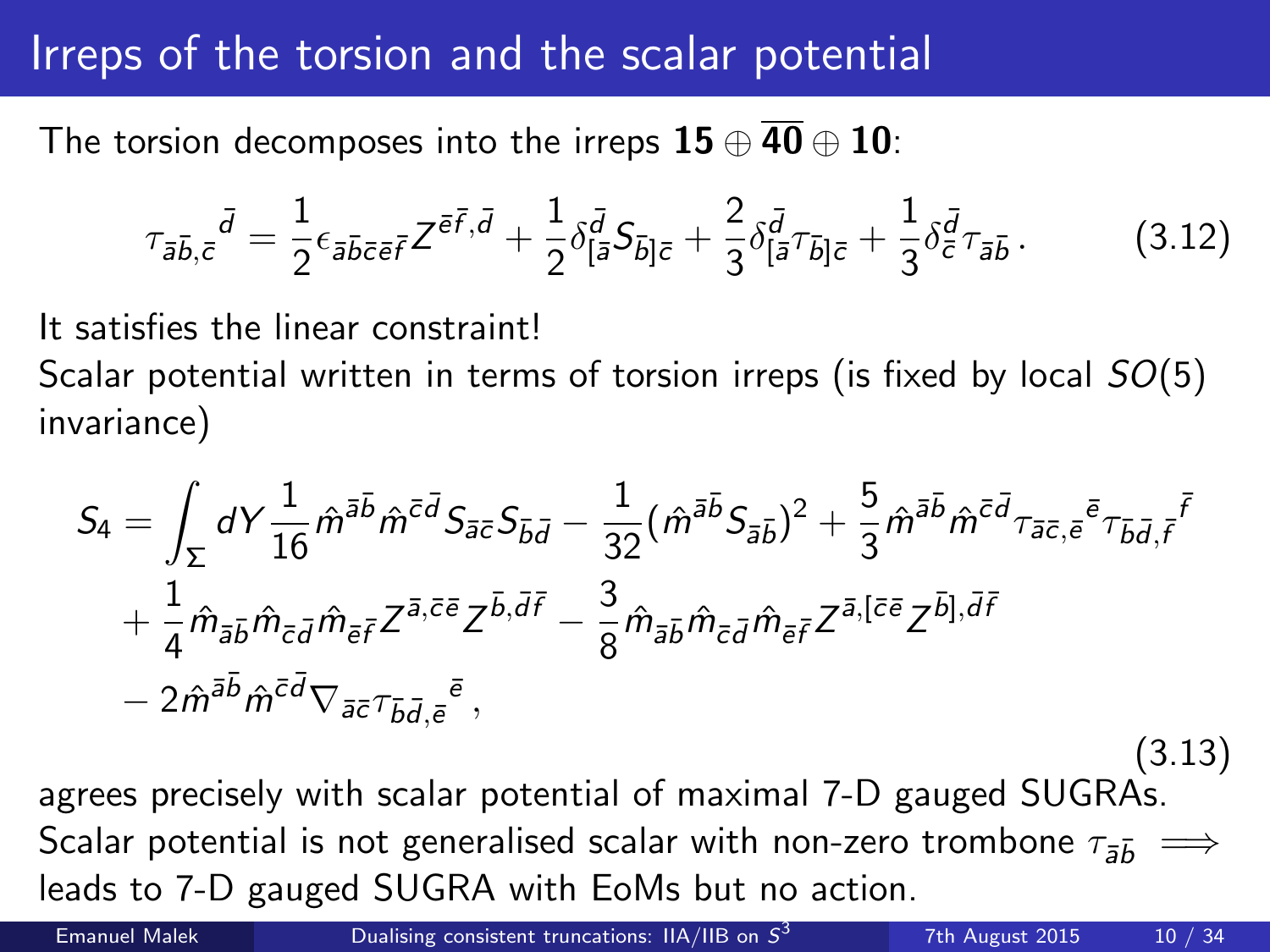#### Consistency conditions and symmetries

The twisted Ansatz

$$
m_{ab}(x, Y) = E_a^{\bar{a}}(Y) E_b^{\bar{b}} \hat{m}_{\bar{a}\bar{b}}(x), \qquad (4.1)
$$

leads to a consistent truncation, i.e. all Y -dependence drops out of EoMs (and action if  $\tau_{\overline{55}} = 0$ ), if

$$
S_{\bar{a}\bar{b}} = 4\Gamma_{\bar{e}(\bar{a},\bar{b})}{}^{\bar{e}}, \qquad \tau_{\bar{a}\bar{b}} = \Gamma_{\bar{a}\bar{b},\bar{e}}{}^{\bar{e}} - \Gamma_{\bar{e}(\bar{a},\bar{b})}{}^{\bar{e}},
$$
  

$$
Z^{\bar{a}\bar{b},\bar{c}} = \frac{1}{2} \epsilon^{\bar{a}\bar{b}\bar{d}\bar{e}\bar{f}} \Gamma_{\bar{d}\bar{e}\bar{f}}{}^{\bar{c}} - \frac{1}{3} \epsilon^{\bar{a}\bar{b}\bar{c}\bar{e}\bar{f}} \Gamma_{\bar{g}\bar{e},\bar{f}}{}^{\bar{g}} - \frac{1}{3!} \epsilon^{\bar{a}\bar{b}\bar{c}\bar{e}\bar{f}} \Gamma_{\bar{e}\bar{f},\bar{g}}{}^{\bar{g}},
$$
(4.2)

are constants and quadratic constraint is satisfied (e.g. by imposing section).

The consistency conditions are invariant under

- global  $SL(5)$  acting on curved indices (leaves embedding tensor invariant),
- global  $SL(5)$  acting on flat indices (changes embedding tensor but equivalent SUGRA),
- anything else? T-duality?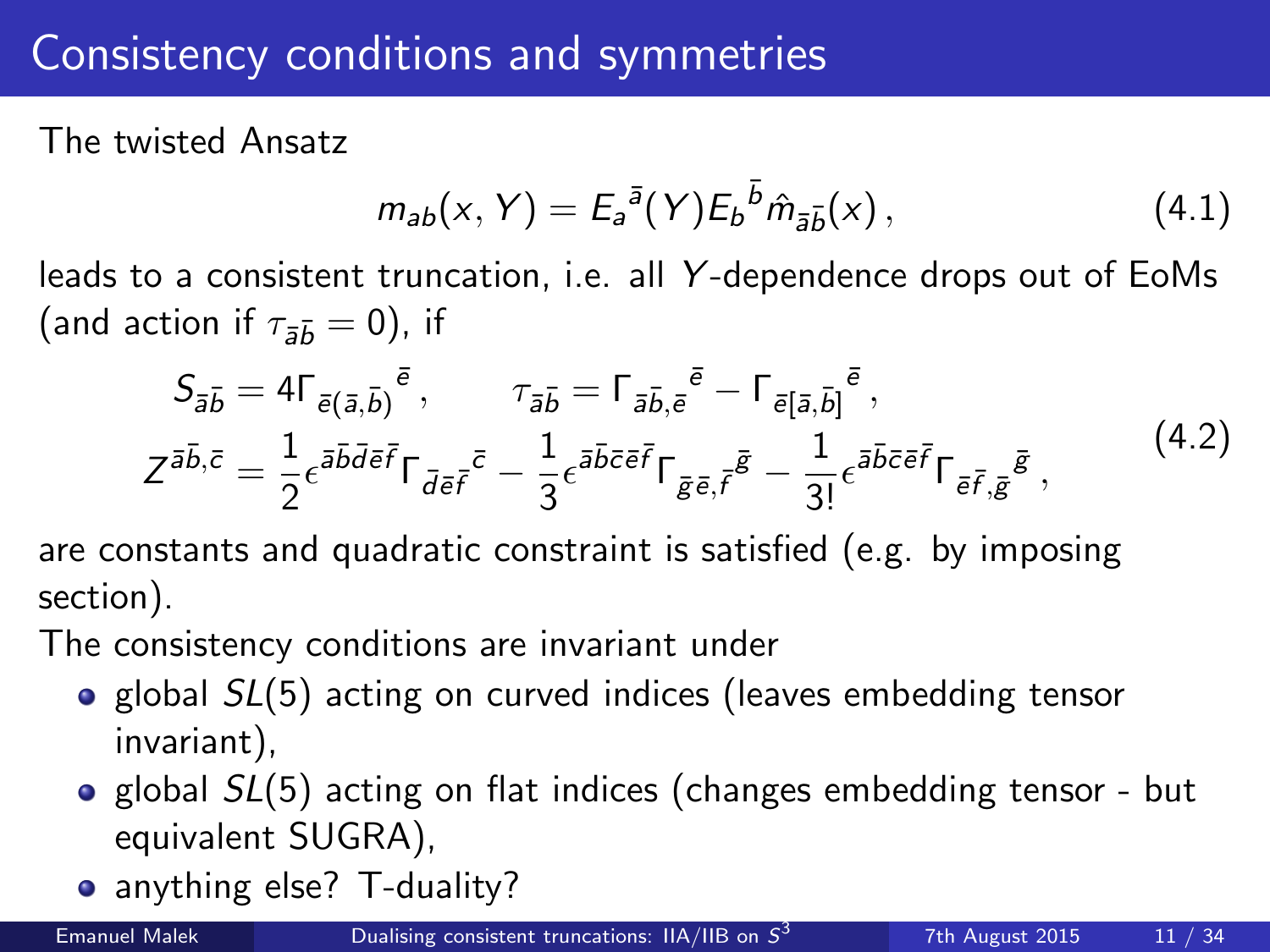# T-duality

- $\bullet$   $S_{\bar{2}h} \longrightarrow$  sphere / hyperboloid truncations of 11-D and IIA SUGRA. Hohm, Samtleben 1410.8145
- Some  $Z^{\bar{a}\bar{b},\bar{c}} \longrightarrow$  sphere  $/$  hyperboloid truncations of IIB SUGRA?
- Is there a way to convert IIA truncations into IIB ones?
- This would have to swap the two inequivalent solutions of section condition. Something akin to T-duality.
- What happens in half-maximal gauged SUGRA (nicely fits into DFT)?
	- Internal NS-NS sector captured by DFT torsion  $\tau_{\bar{A}\bar{B}}\bar{C}$  and trombone  $\tau_{\bar{A}}$ .
	- $\overline{A}$ ,  $\overline{B} = 1, \ldots 6$  are  $O(3, 3)$  indices.
	- ► Split  $O(3, 3) \rightarrow SO(3, 3)$  to discuss T-duality.

$$
\tau_{\bar{A}\bar{B}}{}^{\bar{C}}: \mathbf{20}\longrightarrow \mathbf{10}\oplus \mathbf{10}'\,,\qquad \tau_{\bar{A}}:\mathbf{6}\longrightarrow \mathbf{6}\,.
$$
 (4.3)

Dibitetto, Fernández-Melgarejo, Marqués, Roest 1203.6562, 1506.01294

• How does this lift to maximal gauged SUGRA / EFT?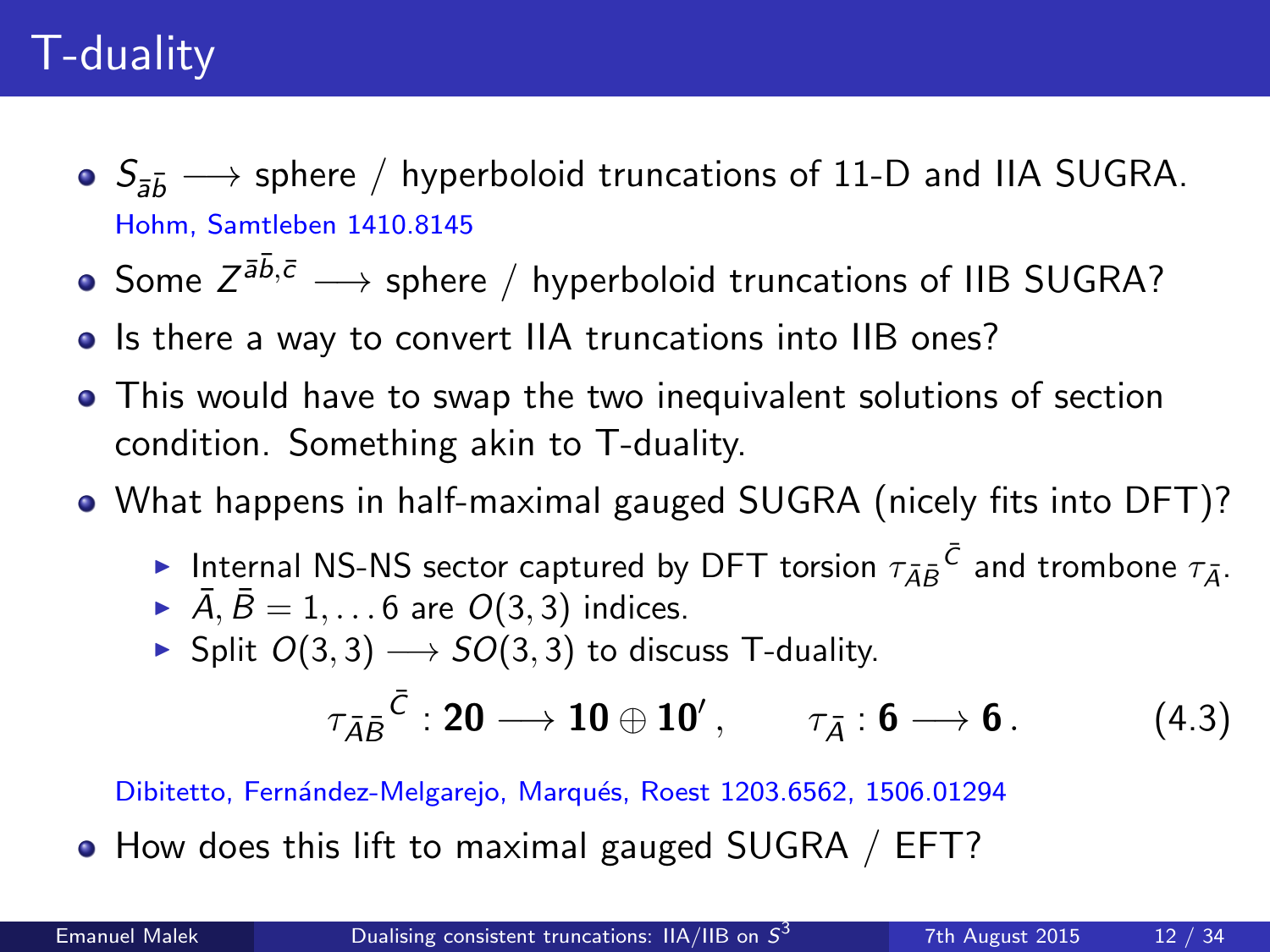# "T-duality" in EFT

\n- \n**6** Let us break 
$$
SL(5) \longrightarrow SL(4) \sim Spin(3,3)
$$
.\n
\n- \n**7**  $\bar{a} = 1, \ldots, 5 = (\bar{\alpha}, \bar{5})$  with  $\bar{\alpha} = 1, \ldots, 4$   $SL(4)$  indices.\n  $S_{\bar{a}\bar{b}} \longrightarrow S_{\bar{\alpha}\bar{\beta}} \oplus S_{\bar{\alpha}\bar{5}} \oplus S_{\bar{5}\bar{5}}$ ,\n  $15 \longrightarrow 10 \oplus 4 \oplus 1$ .\n
\n- \n**7**  $\bar{a}, \bar{b}, \bar{c} \longrightarrow Z^{\bar{\alpha}\bar{\beta}, \bar{\gamma}} \oplus Z^{\bar{5}(\bar{\alpha}, \bar{\beta})} \oplus Z^{\bar{5}[\bar{\alpha}, \bar{\beta}]} \oplus Z^{\bar{5}\bar{\alpha}, \bar{5}}$ ,\n  $\bar{40} \longrightarrow 20 \oplus 10 \oplus 6 \oplus 4$ .\n
\n- \n**8**  $\tau_{\bar{a}\bar{b}} \longrightarrow \tau_{\bar{\alpha}\bar{\beta}} \oplus \tau_{\bar{\alpha}\bar{5}}$ ,\n  $10 \longrightarrow 6 \oplus 4$ .\n
\n

• How can we exchange the 10's, 6's and 4's?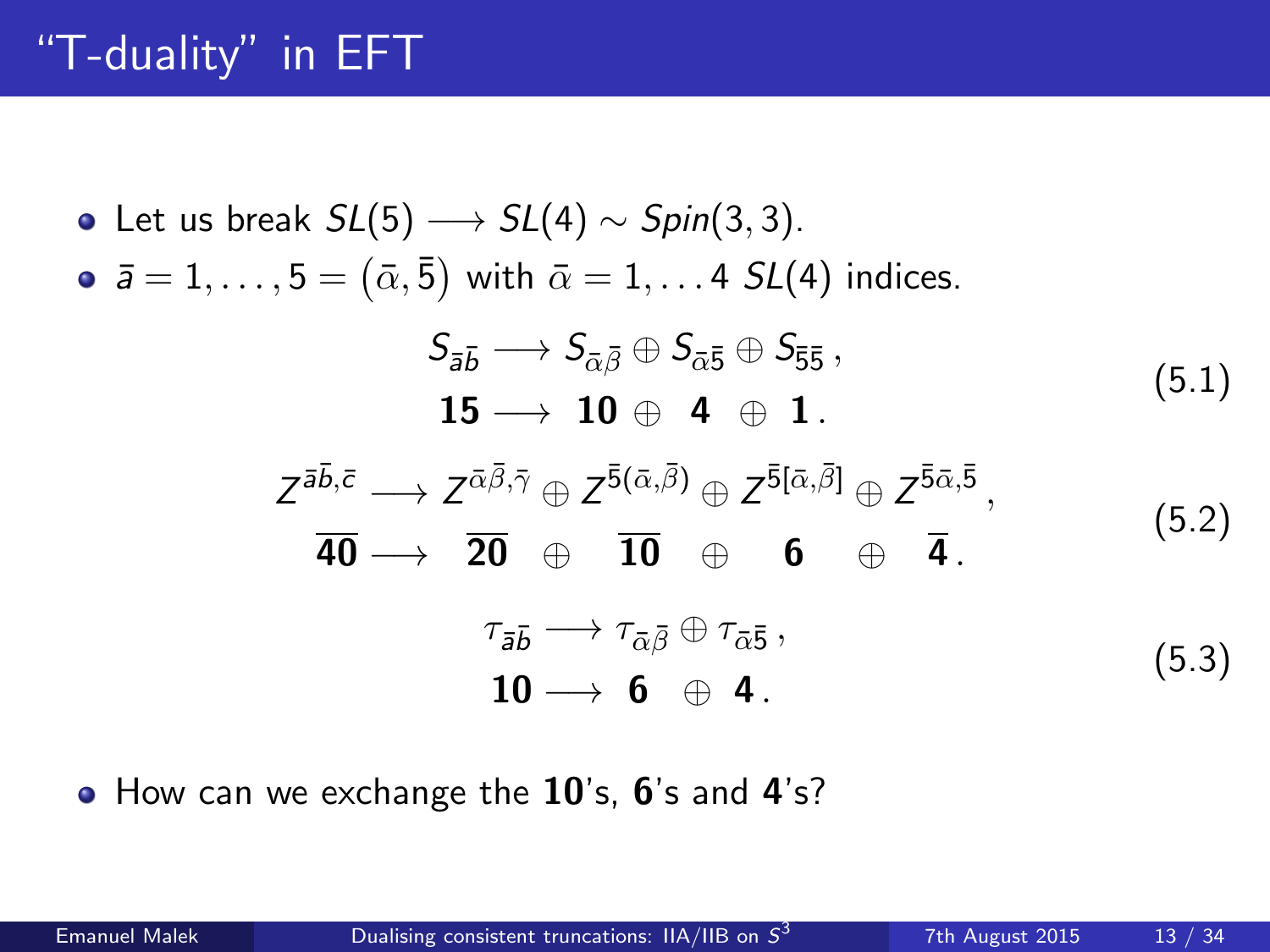#### "T-duality" in EFT: outer automorphism

- Consider IIA / IIB by dimensional reduction  $\partial_{\alpha}5 = 0$ , i.e. only 6 coordinates  $Y^{\alpha\beta}$ . No section condition yet.
- $\bullet$  Make the Ansatz  $\bar{a} = \omega^{1/2} U_a^{\bar{a}}, \qquad |U| = 1,$  $U_a^{\bar{a}} = \begin{pmatrix} \omega^{-1/2} V_{\alpha}^{\bar{\alpha}} & 0 \ 0 & \omega^2 \end{pmatrix}$ 0  $\omega^2$  $\big)$  . (5.4)
- Define  $\partial^{\alpha\beta} = \frac{1}{2}$  $\frac{1}{2} \epsilon^{\alpha\beta\gamma\delta} \partial_{\gamma\delta}$ .
- $\bullet$  We find the only non-zero gaugings are the  $10$ 's and  $6$ 's:

$$
S_{\bar{\alpha}\bar{\beta}} = 4V_{(\bar{\alpha}}{}^{\alpha}\partial_{|\alpha\beta|}V_{\bar{\beta}}{}^{\beta}, \qquad Z^{\bar{5}(\bar{\alpha},\bar{\beta})} = V_{\alpha}{}^{(\bar{\alpha}}\partial^{|\alpha\beta|}V_{\beta}{}^{\bar{\beta}}),
$$
  
\n
$$
2\tau_{\bar{\alpha}\bar{\beta}} = -(\partial_{\alpha\beta}V_{\bar{\alpha}\bar{\beta}}{}^{\alpha\beta} - 5V_{\bar{\alpha}\bar{\beta}}{}^{\alpha\beta}\partial_{\alpha\beta}\ln\omega),
$$
  
\n
$$
6Z^{\bar{5}[\bar{\alpha},\bar{\beta}]} = (\partial^{\alpha\beta}V_{\alpha\beta}{}^{\bar{\alpha}\bar{\beta}} - 5V_{\alpha\beta}{}^{\bar{\alpha}\bar{\beta}}\ln\omega).
$$
\n(5.5)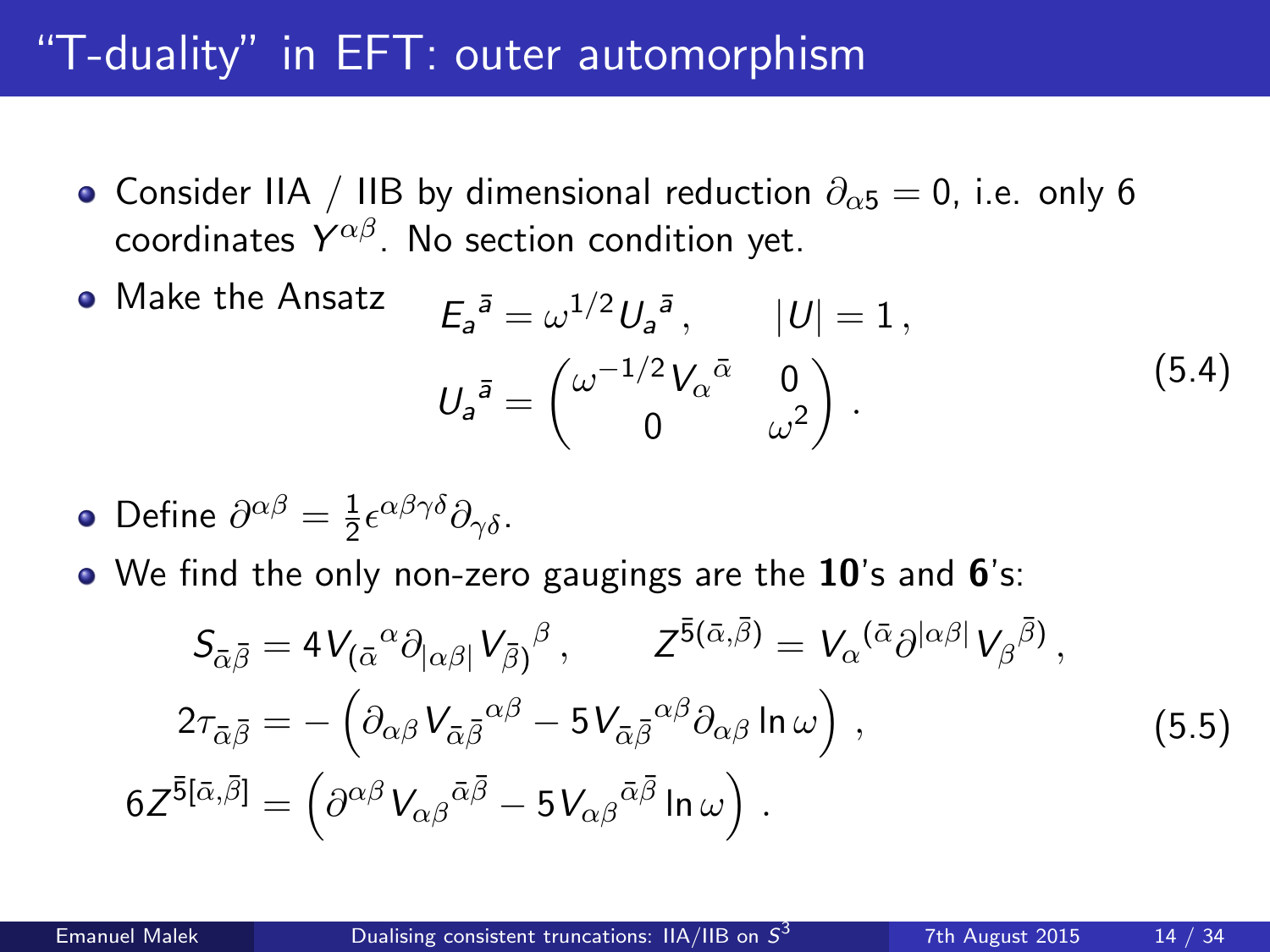#### "T-duality" in EFT: outer automorphism

$$
S_{\bar{\alpha}\bar{\beta}} = 4V_{(\bar{\alpha}}{}^{\alpha}\partial_{|\alpha\beta|}V_{\bar{\beta}}{}^{\beta}, \qquad Z^{\bar{5}(\bar{\alpha},\bar{\beta})} = V_{\alpha}{}^{(\bar{\alpha}}\partial^{|\alpha\beta|}V_{\beta}{}^{\bar{\beta}}),
$$
  
\n
$$
2\tau_{\bar{\alpha}\bar{\beta}} = -(\partial_{\alpha\beta}V_{\bar{\alpha}\bar{\beta}}{}^{\alpha\beta} - 5V_{\bar{\alpha}\bar{\beta}}{}^{\alpha\beta}\partial_{\alpha\beta}\ln\omega),
$$
  
\n
$$
6Z^{\bar{5}[\bar{\alpha},\bar{\beta}]} = (\partial^{\alpha\beta}V_{\alpha\beta}{}^{\bar{\alpha}\bar{\beta}} - 5V_{\alpha\beta}{}^{\bar{\alpha}\bar{\beta}}\ln\omega).
$$
\n(5.6)

 $\bullet$  We can exchange the 10's and 6's and IIA / IIB by applying the  $\mathbb{Z}_2$ outer automorphism of  $SL(4)$ :

$$
V_{\alpha}{}^{\bar{\alpha}} \longleftrightarrow \left(V^{-T}\right)_{\bar{\alpha}}{}^{\alpha}, \qquad \partial_{\alpha\beta} \longleftrightarrow \partial^{\alpha\beta}.
$$
 (5.7)

- IIA section  $\partial_{\mu}^4 \neq 0$ , exchanged with IIB section  $\partial_{\mu\nu}^2 \neq 0$ ,  $\mu, \nu = 1, 2, 3.$
- NS-NS fields remain invariant!
- Example: Swapping spheres in IIA and IIB.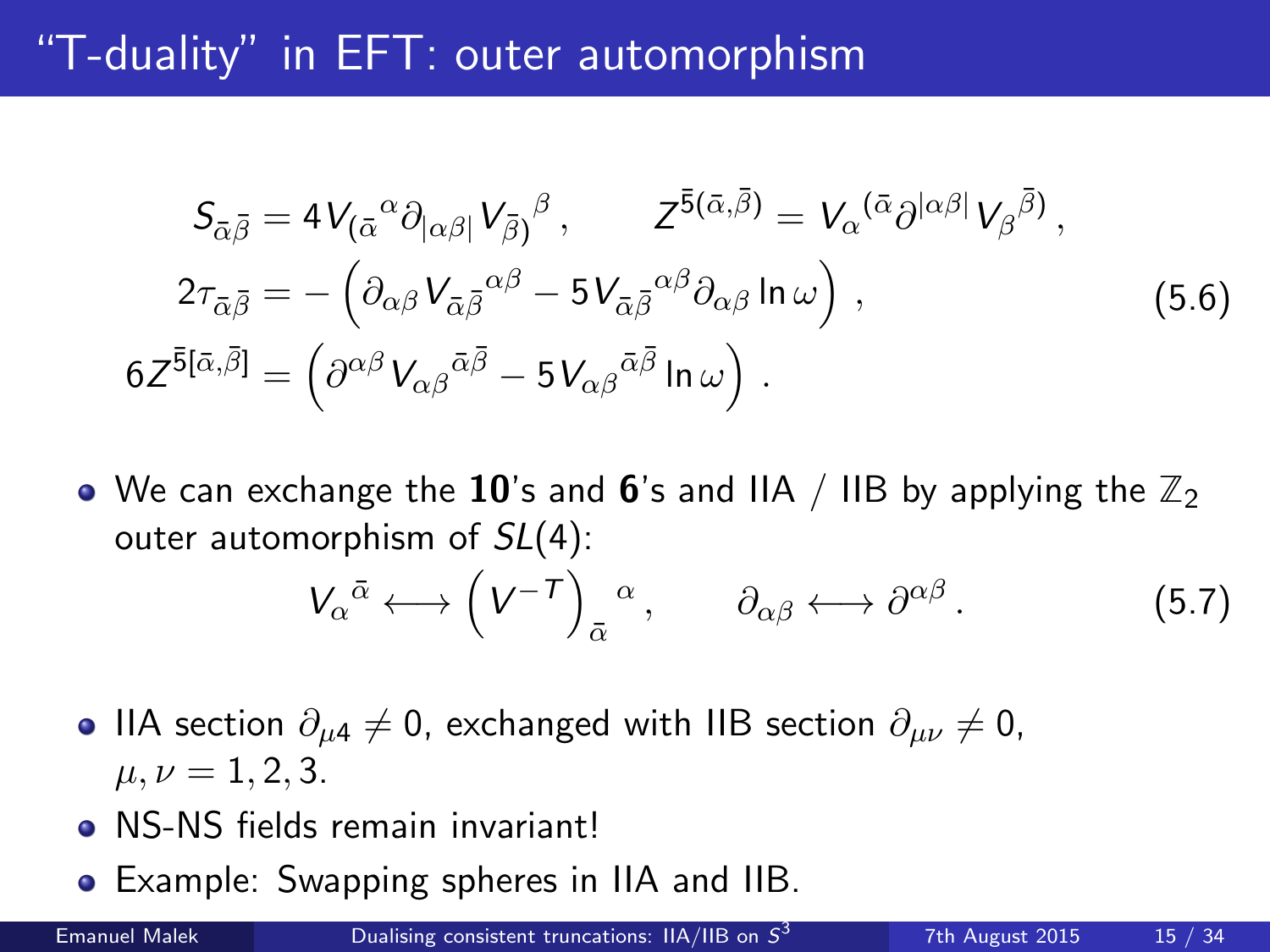# $CSO(p, q, r)$  gaugings from IIA

IIA twists of  $CSO(p,q,r)$  gaugings are known. These gauge the  $10 \subset 15$ . Let  $S_{\overline{\alpha} \overline{\beta}}$  be diagonal and  $\overline{\mu}, \overline{\nu} = 1, \ldots, 4 - r$ ,  $\overline{i} = 5 - r, \ldots, 4$  so that  $S_{\bar{\mu}\bar{\nu}} = \eta_{\bar{\mu}\bar{\nu}}$ ,  $S_{\bar{4}\bar{4}} = 1$ ,  $S_{\bar{i}\bar{j}} = 0$ . Twist is:

$$
V_{\alpha}{}^{\bar{\alpha}} = \begin{pmatrix} (1 - v)^{1/4} \delta_{\mu}{}^{\bar{\mu}} & (1 - v)^{-1/4} K \eta_{\mu\nu} y^{\nu} & 0 \\ (1 - v)^{-1/4} \eta^{\bar{\mu}\bar{\nu}} y_{\bar{\nu}} & (1 - v)^{-3/4} (1 + Kv) & 0 \\ 0 & 0 & (1 - v)^{1/4} \mathbb{1}_r \end{pmatrix}, \quad (6.1)
$$
  

$$
\omega = (1 - v)^{1/10}.
$$

- Coordinates  $y^{\mu} = Y^{\mu 4}$ .
- $v = \eta_{\mu\nu} y^{\mu} y^{\nu}$ ,  $u = y^{\mu} y_{\mu}$ .
- $K(u, v)$  satisfies PDE:

$$
2(1-v)(u\partial_v K + v\partial_u K) = ((1+q-p)(1-v)-u)K - 1. \quad (6.2)
$$

• Indices raised/lowered with  $\delta_{\mu\nu}$ . Hohm, Samtleben 1410.8145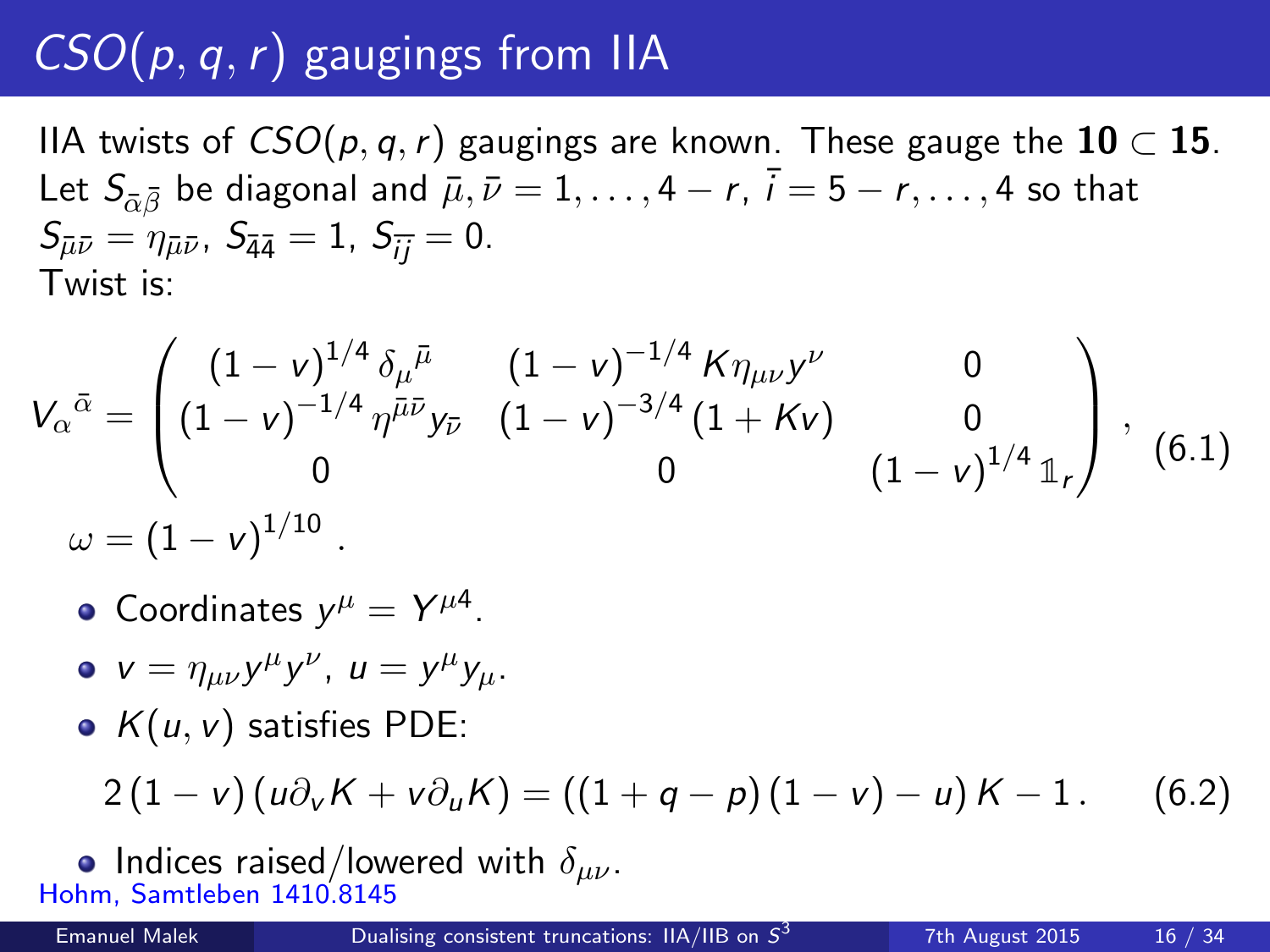The internal space of the truncation can be read off from the generalised metric  $m_{ab}$ . One finds the non-linear reduction Ansatz similar to Hull, Warner 1988 :

$$
ds^{2} = (1 + u - v)^{-1} \left[ \left( \delta_{\mu\nu} + \frac{\eta_{\mu\rho} y^{\rho} \eta_{\nu\sigma} y^{\sigma}}{1 - v} \right) dy^{\mu} dy^{\nu} + \delta_{ij} dy^{i} dy^{j} \right] + ds_{7}^{2},
$$
  
\n
$$
B_{AB} = -(1 + u - v)^{-1/2} (1 - v)^{-1/2} [1 + K (1 + u - v)] \epsilon_{ABC} \eta^{CD} y_{D},
$$
  
\n
$$
e^{\psi} = (1 + u - v)^{1/2}.
$$
  
\n(6.3)

Here  $A, B = (1, 2, 3)$ . This is a warped  $H^{p,q}\times \mathbb{R}^r$ : surface of  $\eta^{\mu\nu}y_\mu y_\nu+z^2=$  constant and  $r$  flat directions.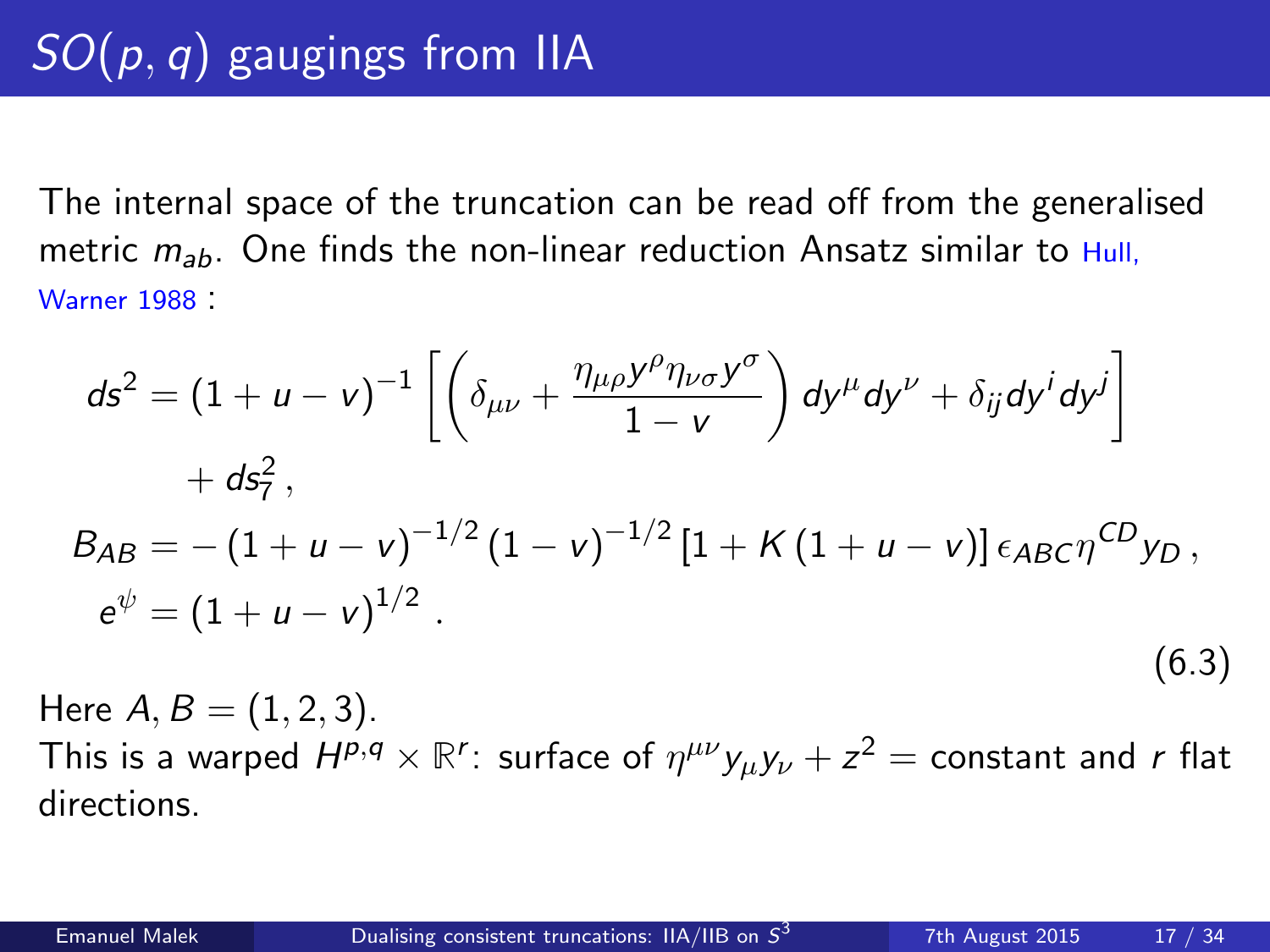# Example:  $CSO(p, q, r)$  gaugings from IIB

Apply outer automorphism:  $\mathsf{V}\longleftrightarrow \mathsf{V}^{-\mathsf{T}}$  and  $\partial_{\alpha\beta}\longleftrightarrow \partial^{\alpha\beta}.$  Coordinates,  $Y^{\mu\nu} = \epsilon^{\mu\nu\rho} \tilde{y}_\rho$ , come from IIB theory. Twist is

$$
V_{\alpha}{}^{\bar{\alpha}} = \begin{pmatrix} (1 - v)^{-1/4} A_{\mu}{}^{\bar{\mu}} & -(1 - v)^{1/4} K \eta_{\mu\nu} \tilde{y}^{\nu} & 0 \\ -(1 - v)^{1/4} \eta^{\bar{\mu}\bar{\nu}} \tilde{y}_{\bar{\nu}} & (1 - v)^{3/4} & 0 \\ 0 & 0 & (1 - v)^{-1/4} \mathbb{1}_{r} \end{pmatrix} (6.4)
$$

where  $A_\mu{}^{\bar \mu}=\delta_\mu{}^{\bar \mu}+K\tilde y_\mu\tilde y^{\bar \mu}.$  The resulting internal space was expected to be different from the IIA case but is the same:

$$
ds^{2} = (1 + u - v)^{-3/4} \left[ \left( \delta^{\mu\nu} + \frac{\eta^{\mu\rho} \tilde{y}_{\rho} \eta^{\nu\sigma} \tilde{y}_{\sigma}}{1 - v} \right) d\tilde{y}_{\mu} d\tilde{y}_{\nu} + \delta^{ij} d\tilde{y}_{i} d\tilde{y}_{j} \right] + (1 + u - v)^{1/4} ds_{7}^{2},
$$
  

$$
B^{AB,4} = -(1 + u - v)^{-1/2} (1 - v)^{-1/2} (1 + K(1 + u - v)) \epsilon^{ABC} \eta_{CD} \tilde{y}^{D},
$$

$$
e^{\psi} = (1 + u - v)^{1/2}.
$$

(6.5)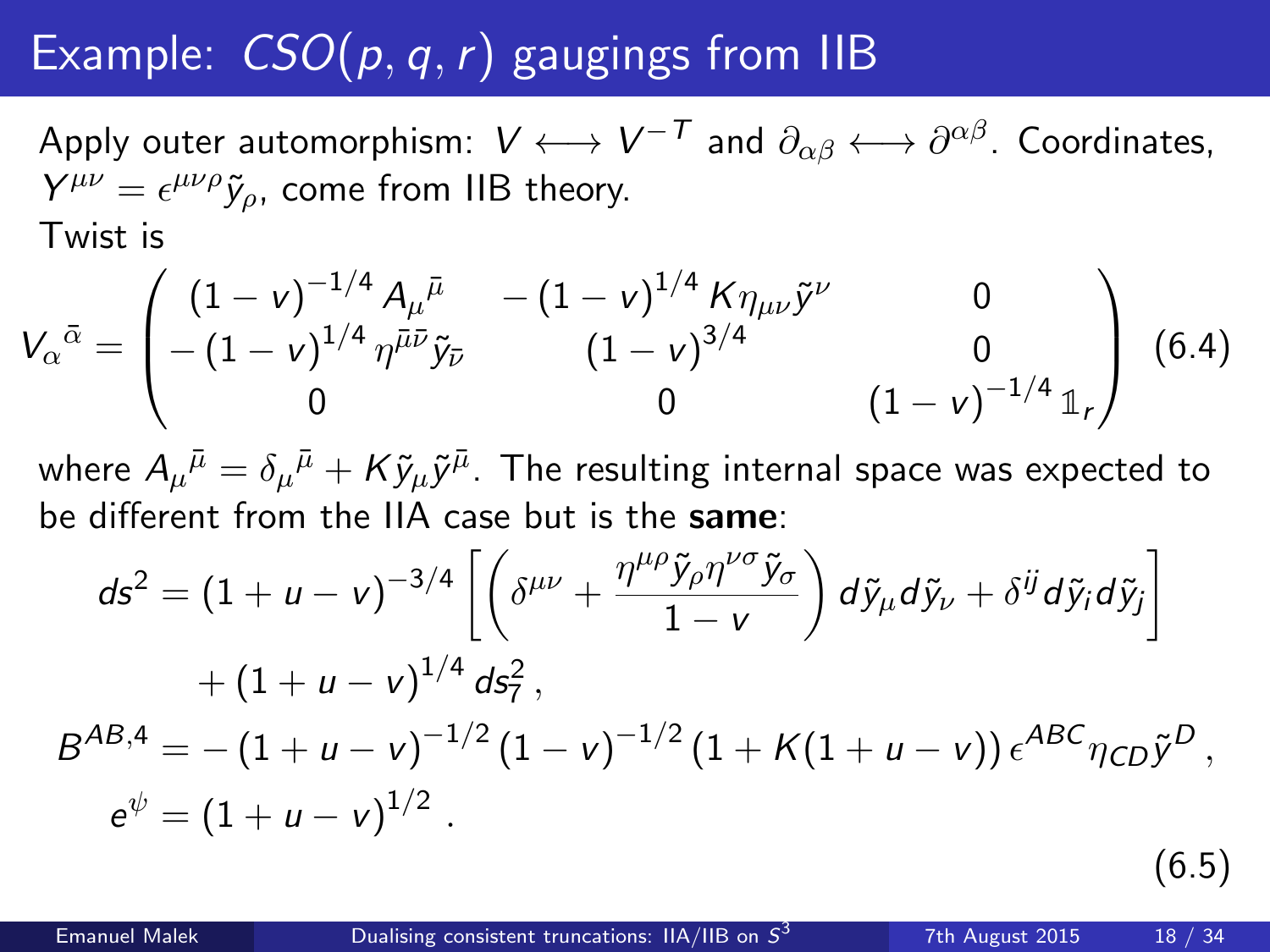### A no-go theorem

Can we obtain  $\mathit{CSO}(p,q,r)$  gaugings in  $S_{\bar{\alpha}\bar{\beta}}$  from IIB?  $Z^{\bar{\bf 5}(\bar{\alpha},\bar{\beta})}$  from IIA? This question only makes sense when we have dependence on 3 coordinates. Otherwise, IIA / IIB are the same.

$$
\implies \text{ non-degenerate } S_{\bar{\alpha}\bar{\beta}}.
$$

Write consistency conditions with 10 indices.

$$
\tau_{\bar{a}\bar{b},\bar{c}\bar{d}}\bar{e}\bar{f} = 4\tau_{\bar{a}\bar{b},\bar{c}}[\bar{e}^{(\bar{e})}\bar{\delta}_{\bar{d}]}^{\bar{f}]}.
$$
\n(6.6)

With IIA section  $(Y^{\mu 4})$  we find:

$$
-\tau_{\bar{a}\bar{b},\bar{c}\bar{d}}\bar{e}^{\bar{f}}E_{\bar{e}\bar{f}}{}^{54} = E_{\bar{a}\bar{b}}{}^{4\mu}\partial_{\mu}E_{\bar{c}\bar{d}}{}^{54} - E_{\bar{c}\bar{d}}{}^{4\mu}\partial_{\mu}E_{\bar{a}\bar{b}}{}^{54},
$$

$$
-\tau_{\bar{a}\bar{b},\bar{c}\bar{d}}{}^{\bar{e}\bar{f}}E_{\bar{e}\bar{f}}{}^{4\mu} = E_{\bar{a}\bar{b}}{}^{4\nu}\partial_{\nu}E_{\bar{c}\bar{d}}{}^{4\mu} - E_{\bar{c}\bar{d}}{}^{4\nu}\partial_{\nu}E_{\bar{a}\bar{b}}{}^{4\mu}.
$$
(6.7)

The RHS is anti-symmetric in  $(\bar a \bar b)\leftrightarrow (\bar c \bar d)$ . For  $Z^{\bar 5(\bar \alpha, \bar \beta)}=\eta^{\bar \alpha \bar \beta}$ , the LHS is not antisymmetric.  $Z^{\bar{5}(\bar{\alpha},\bar{\beta})}$  only comes from IIB! By the "duality",  $S_{\bar{\alpha}\bar{\beta}}$  only comes from IIA.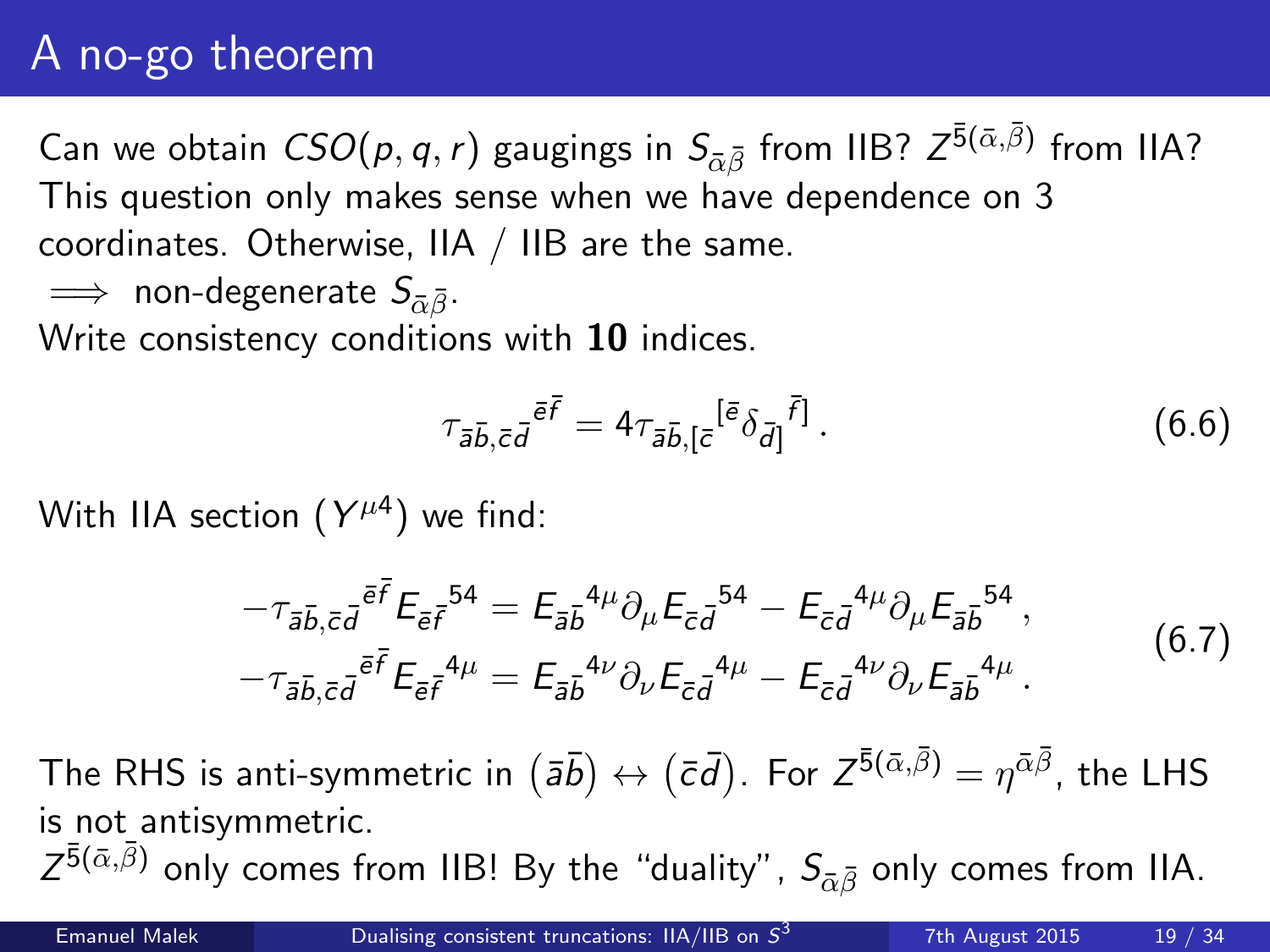The 4 gaugings are automatically zero with the previous Ansatz. Consider instead

$$
E_{a}^{\bar{a}} = \omega^{1/2} U_{a}^{\bar{a}}, \qquad U_{a}^{\bar{a}} = \begin{pmatrix} \omega^{-1/2} V_{\alpha}^{\bar{\alpha}} & \omega^{-1/2} A_{\alpha} \\ 0 & \omega^{2} \end{pmatrix} . \tag{7.1}
$$

The consistency equations for  $10'$ 's and  $6'$ 's are unchanged. Additionally we have:

$$
Z^{\bar{\alpha}\bar{\beta},\bar{5}} = V_{\alpha\beta}{}^{\bar{\alpha}\bar{\beta}}\partial^{\alpha\beta}A_{\bar{\beta}} + \left(Z^{\bar{5}(\bar{\alpha},\bar{\beta})} + 3Z^{\bar{5}[\bar{\alpha},\bar{\beta}]}\right)A_{\bar{\beta}},\tag{7.2}
$$

where  $A_{\bar{\alpha}} = V_{\bar{\alpha}}{}^{\alpha} A_{\alpha}$ .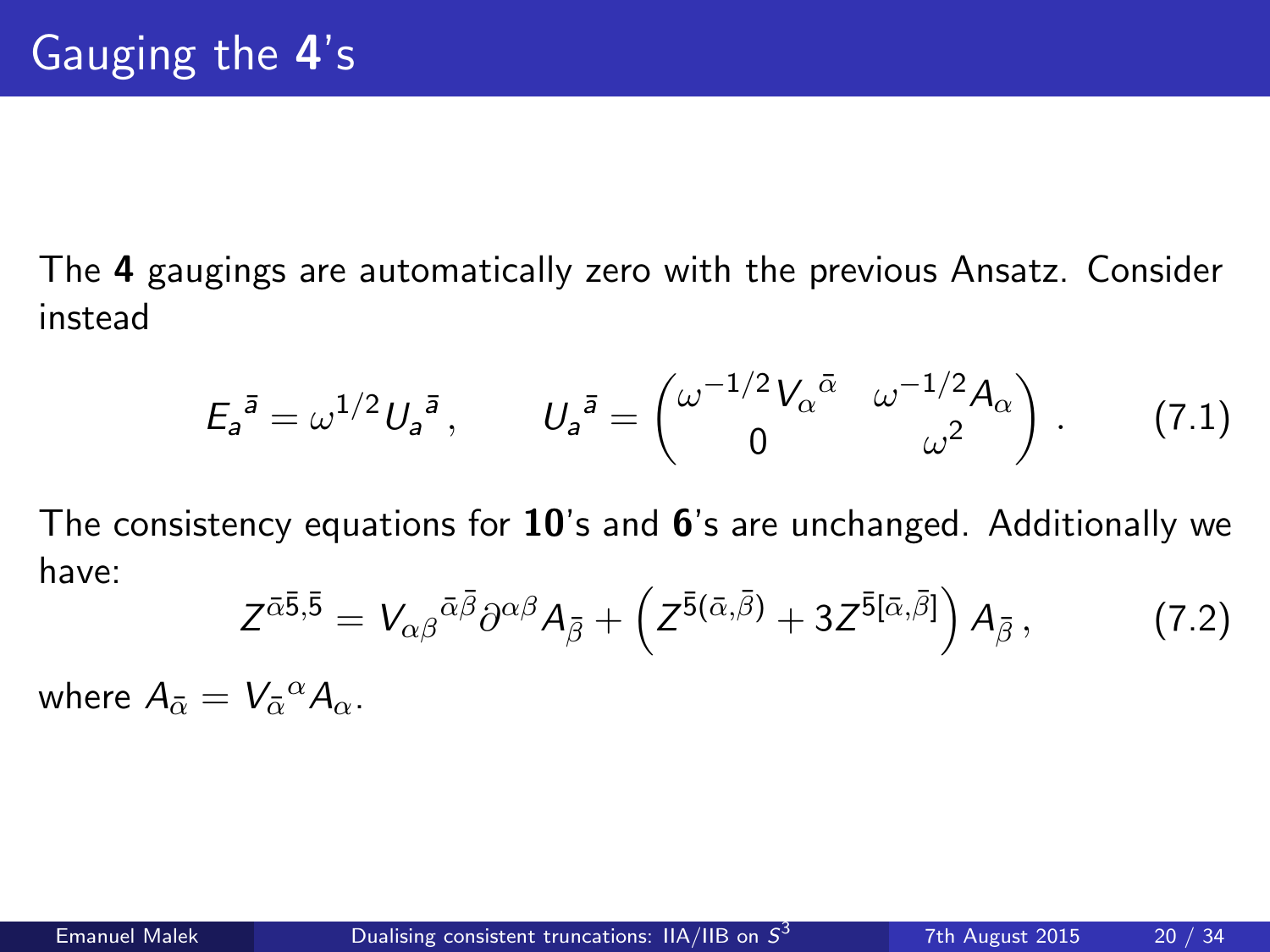If instead, we consider

$$
U_a^{\bar{a}} = \begin{pmatrix} \omega^{-1/2} V_\alpha^{\bar{\alpha}} & 0\\ \omega^2 B^{\bar{\alpha}} & \omega^2 \end{pmatrix}, \tag{7.3}
$$

we get the same 10's and 6's but additionally:

$$
\tau_{\bar{\alpha}\bar{\beta}} = -\frac{1}{2} V_{\bar{\alpha}\bar{\beta}}{}^{\alpha\beta} \partial_{\alpha\beta} B^{\bar{\beta}} - B^{\bar{\beta}} \tau_{\bar{\alpha}\bar{\beta}},
$$
\n
$$
Z^{\bar{\alpha}\bar{\beta}\bar{\gamma}} = V_{\alpha\beta}{}^{\bar{\alpha}\bar{\beta}} \partial^{\alpha\beta} B^{\bar{\gamma}} + 2B^{[\bar{\alpha}} \left( Z^{|\bar{5}|(\bar{\beta}],\bar{\gamma})} + 3Z^{|\bar{5}|[\bar{\beta}],\bar{\gamma}]} \right) - ([\bar{\alpha}\bar{\beta}\bar{\gamma}]),
$$
\n
$$
S_{\bar{\alpha}\bar{\beta}} = -2V_{\bar{\alpha}\bar{\beta}}{}^{\alpha\beta} \partial_{\alpha\beta} B^{\bar{\beta}} - B^{\bar{\beta}} S_{\bar{\alpha}\bar{\beta}},
$$
\n
$$
S_{\bar{5}\bar{5}} = -B^{\bar{\alpha}} \left( 2S_{\bar{\alpha}\bar{5}} + B^{\bar{\beta}} S_{\bar{\alpha}\bar{\beta}} \right).
$$
\n(7.4)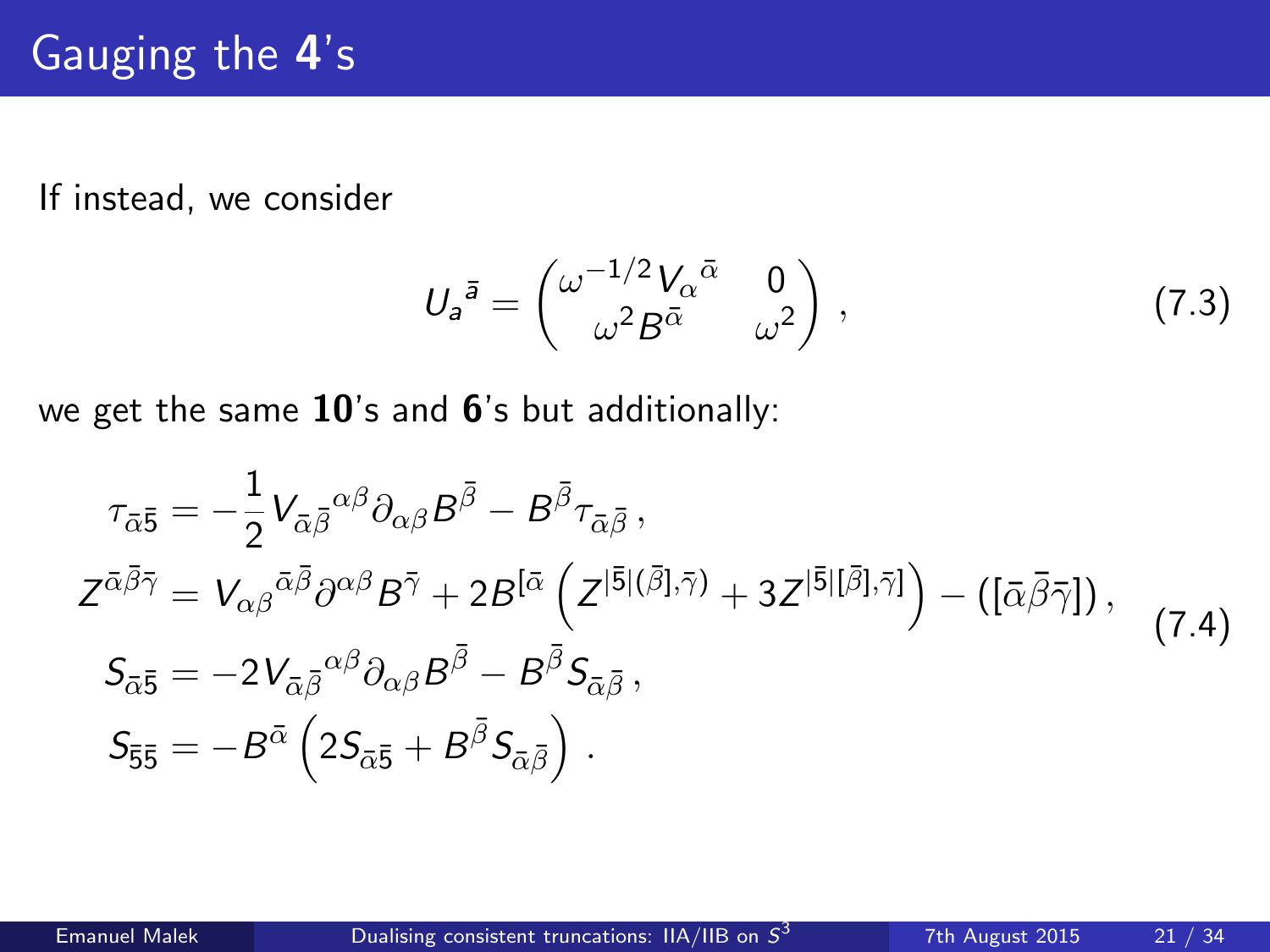# Swapping the 4's

Can we extend our swap to the 4's? Take the previous automorphism

$$
V \longleftrightarrow V^{-T}, \qquad \partial_{\alpha\beta} \longleftrightarrow \partial^{\alpha\beta}, \qquad (7.5)
$$

and supplement with

$$
A_{\alpha} \longleftrightarrow B^{\alpha} \,. \tag{7.6}
$$

It is easy to show that:

$$
4 \subset 15 \longrightarrow 4 \subset 40 ,
$$
  
\n
$$
4 \subset 40 \longrightarrow 4 \subset 15 .
$$
 (7.7)

The two 4's are not on an equal footing!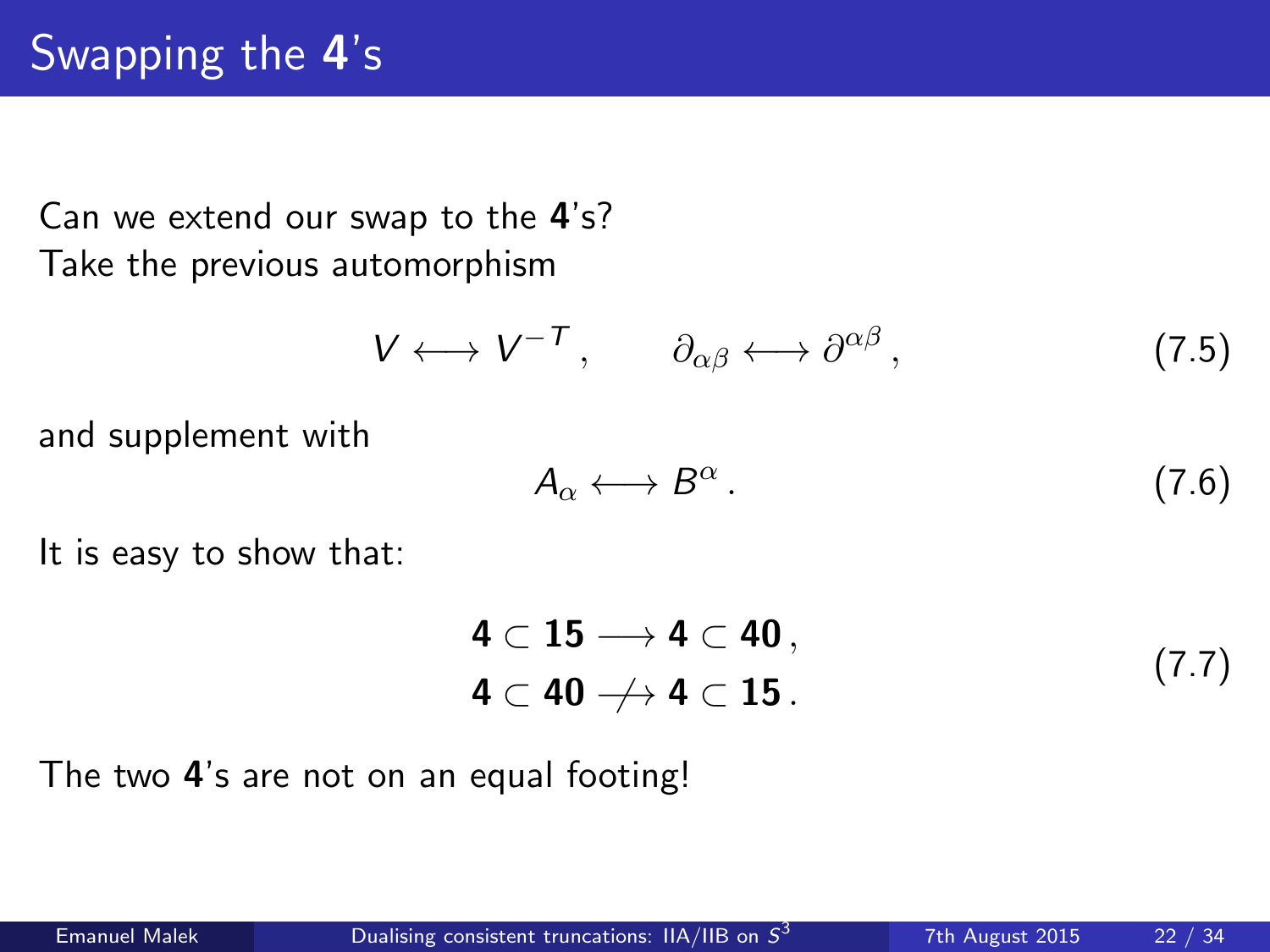- The previous hyperboloid solutions completely describe the gaugings of the  $10$ 's (up to  $SL(5)$  rotations).
- The  $\mathcal{S}_{\bar{\alpha}\bar{\beta}}$  gaugings can be deformed by introducing the **4**,  $Z^{\bar{\alpha} \bar{5},\bar{5}}=c^{\bar{\alpha}}.$ • Quadratic constraint:
	- $S_{\bar{\alpha}\bar{\beta}}Z^{\bar{\beta}\bar{5},\bar{5}} = 0$ , (7.8)

implies there are only solutions when  $S_{\bar{\alpha}\bar{\beta}}$  is degenerate.

- Find the twist matrix that gives this gauging.
- Consider  $S_{\bar{\alpha}\bar{\beta}}$  with rank 3 and 2 separately.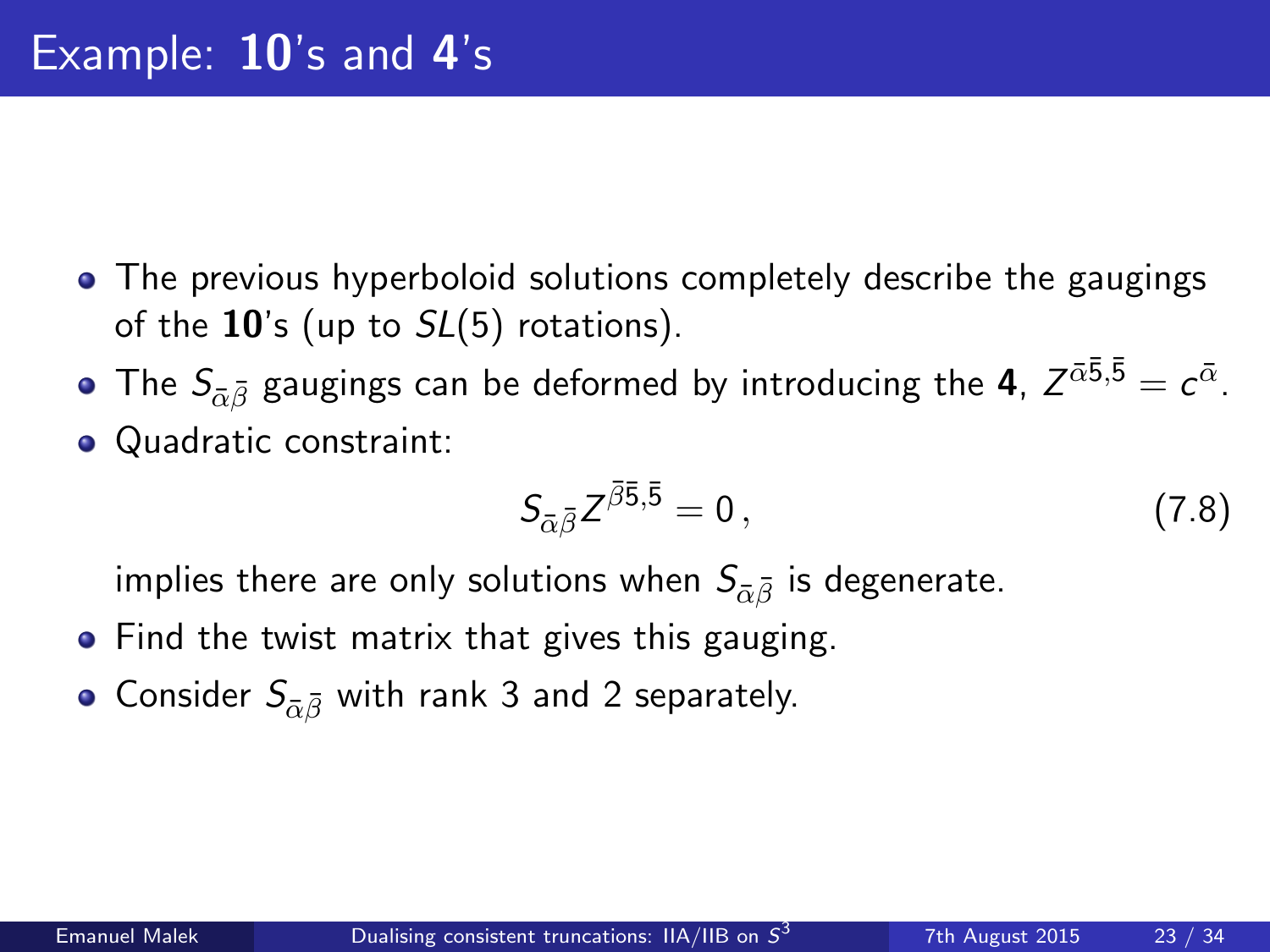#### Rank 3

Let

$$
S_{\bar{\mu}\bar{\nu}} = \eta_{\bar{\mu}\bar{\nu}}, \qquad \eta_{\bar{4}\bar{4}} = 1, \qquad \text{with } \bar{\mu} = 1, 2.
$$
 (7.9)

Quadratic Constraint

$$
\implies Z^{\bar{\alpha}\bar{5},\bar{5}} = c\delta_{\bar{3}}{}^{\bar{\alpha}}.
$$
 (7.10)

This cannot be solved with a IIA compactification. Instead, we can solve the consistency equations with a IIB section using a third coordinate

$$
y_3 = \frac{1}{2} \epsilon_{\mu\nu} Y^{\mu\nu} \,. \tag{7.11}
$$

Consistency equations:

$$
V_{\alpha\beta}^{\ \ \bar{3}\bar{\beta}}\partial^{\alpha\beta}A_{\bar{\beta}}=c\,,\qquad V_{\alpha\beta}^{\ \ \bar{\mu}\bar{\beta}}\partial^{\alpha\beta}A_{\bar{\beta}}=V_{\alpha\beta}^{\ \ \bar{4}\bar{\beta}}\partial^{\alpha\beta}A_{\bar{\beta}}=0\,,\qquad(7.12)
$$

are solved by

$$
A_4 = -cy_3(1 - v)^{-1/4}, \qquad A_\mu = A_3 = 0. \tag{7.13}
$$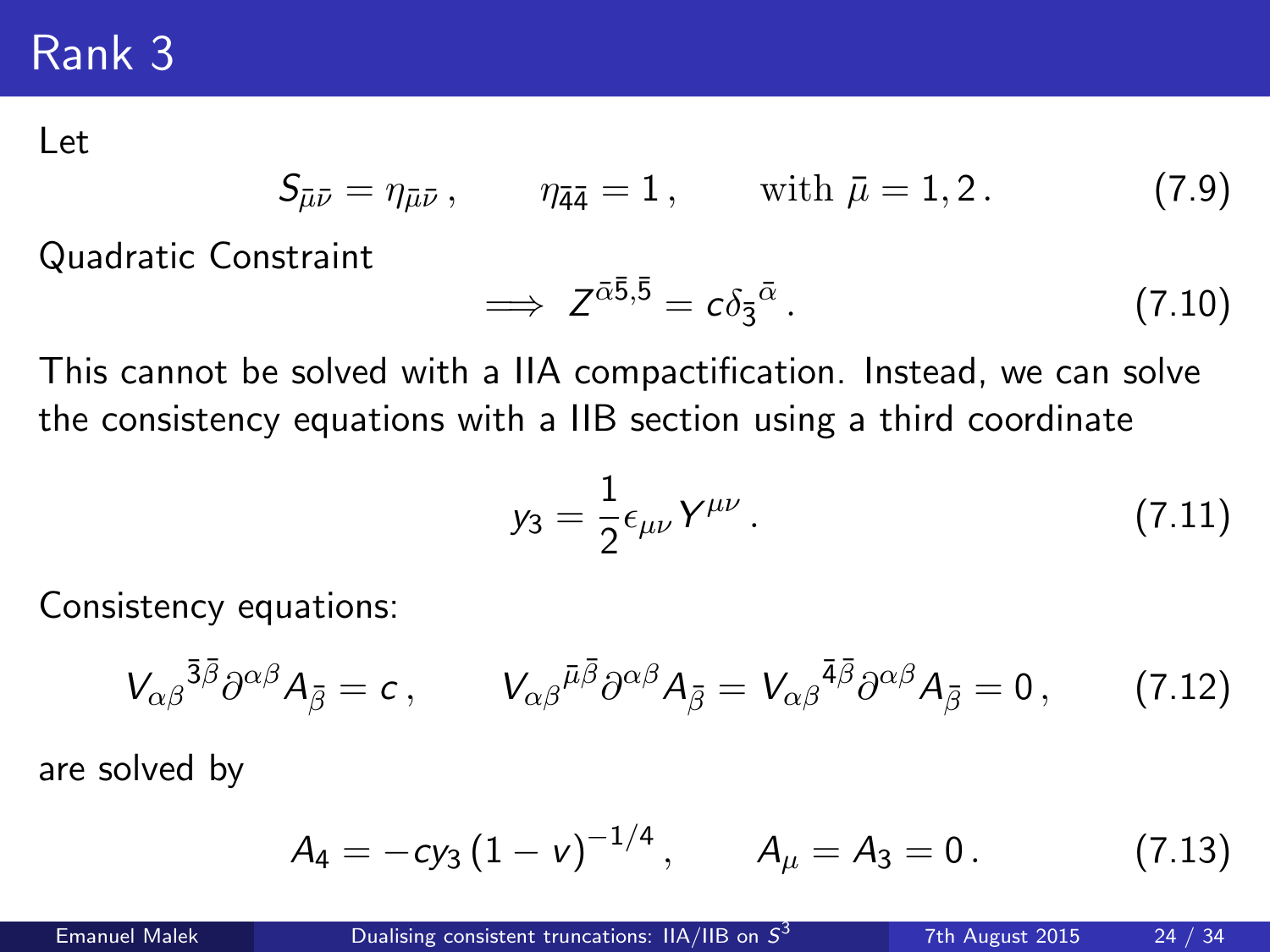The internal space is

$$
ds^{2} = ds_{7}^{2} + (1 - v)^{-1} \left[ \delta^{\mu\nu} dy_{\mu} dy_{\nu} - \frac{(\eta^{\mu\nu} y_{\mu} dy_{\nu})^{2}}{1 + u - v} \right] + (1 + u - v) \left[ dy_{3} + (1 - v)^{-1/2} \frac{1 + K (1 + u - v)}{1 + u - v} \eta^{\mu\nu} y_{\mu} dy_{\nu} \right]^{2},
$$
  
\n
$$
B^{\mu\nu,5} = -cy_{3} (1 - v)^{-1/2} \epsilon^{\mu\nu}.
$$
\n(7.14)

For  $c = 0$ , this is the internal space corresponding to the T-dual of the  $H^{p,q}$  solution.

We can see that the 4 gauging turns on Ramond-Ramond flux and leaves NS sector invariant!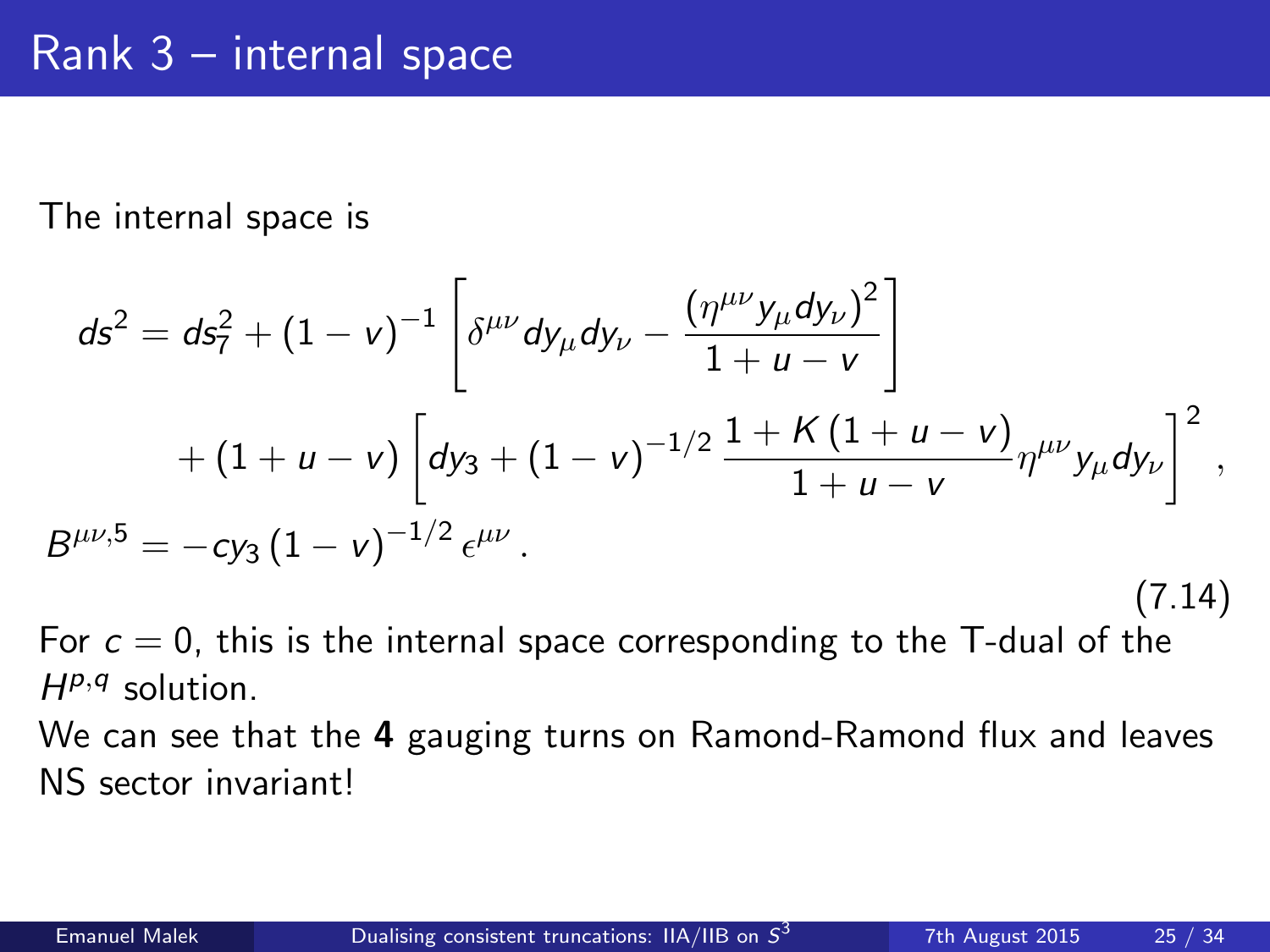Now we have

$$
S_{\bar{1}\bar{1}} = \pm 1, \qquad S_{\bar{4}\bar{4}} = 1, \tag{7.15}
$$

with all others zero. Quadratic constraint implies

$$
Z^{\bar{2}\bar{5},\bar{5}} = c, \qquad Z^{\bar{3}\bar{5},\bar{5}} = d. \tag{7.16}
$$

 $V_\alpha{}^{\bar{\alpha}}$  depends only on one coordinate  $y_1 = Y^{14}$ . We can solve the consistency equations with

$$
A_1 = (1 - v)^{-1/4} (-dy_2 + cy_3), \qquad A_2 = A_3 = A_4 = 0. \qquad (7.17)
$$

Here  $y_2 = Y^{24}$  and  $y_3 = Y^{34} \implies$  IIA section!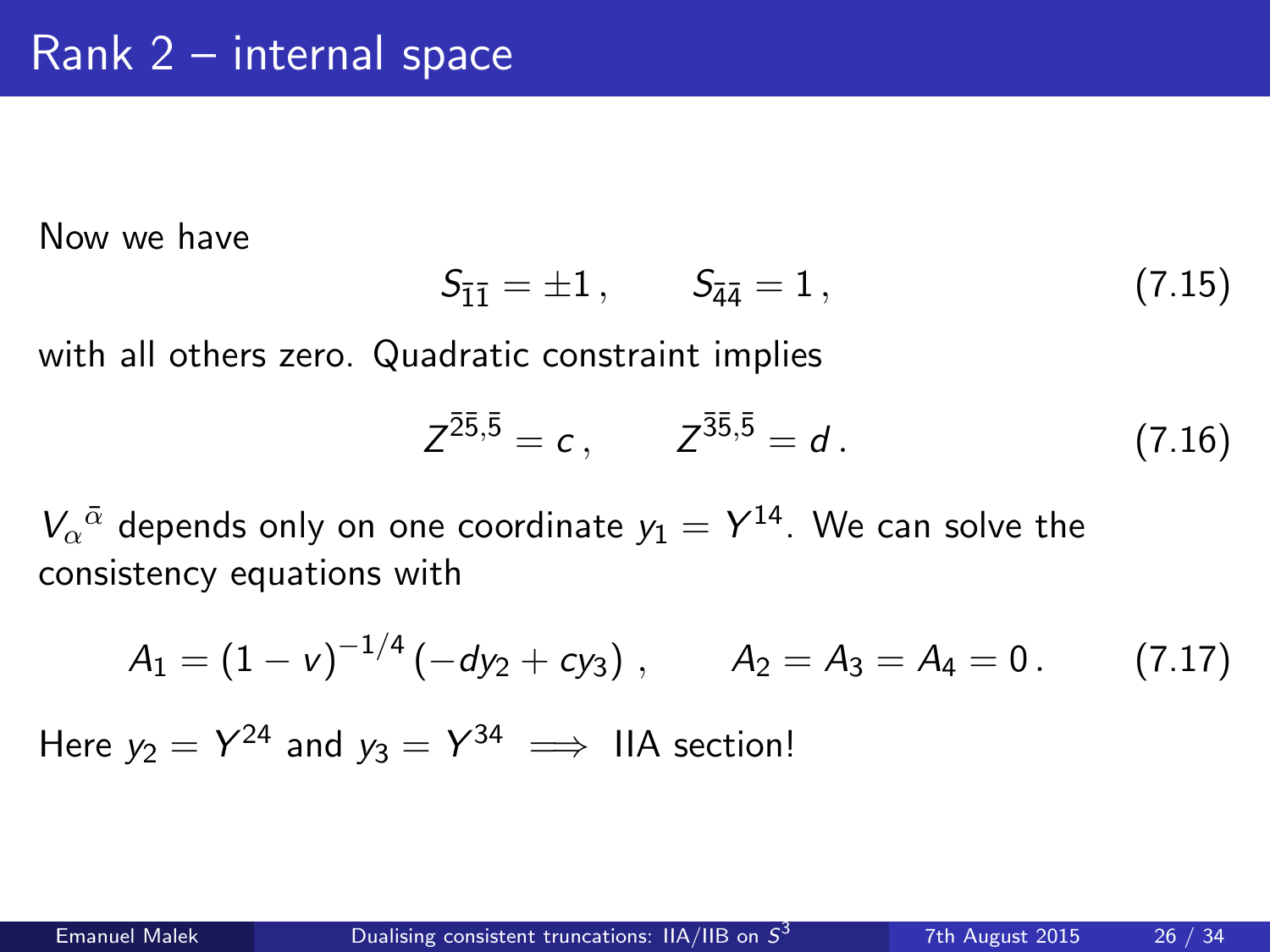The internal space is now a circle / hyperbola with R-R 1-form  $A_1$  such that

$$
ds_{11}^{2} = (1 + u - v)^{-2/3} \left[ dy_{2}^{2} + dy_{3}^{2} + (dz + A_{1}dy_{1})^{2} \right] + (1 + u - v)^{1/3} \frac{dy_{1}^{2}}{1 - v} + (1 + u - v)^{-2/3} ds_{7}^{2},
$$
(7.18)  

$$
C_{23z} = -(1 + u - v)^{-1} (1 - v)^{-1/2} [1 + K (1 + u - v)] \eta y_{1},
$$

$$
A_{1} = (1 - v)^{-1/2} (cy_{3} - dy_{2}).
$$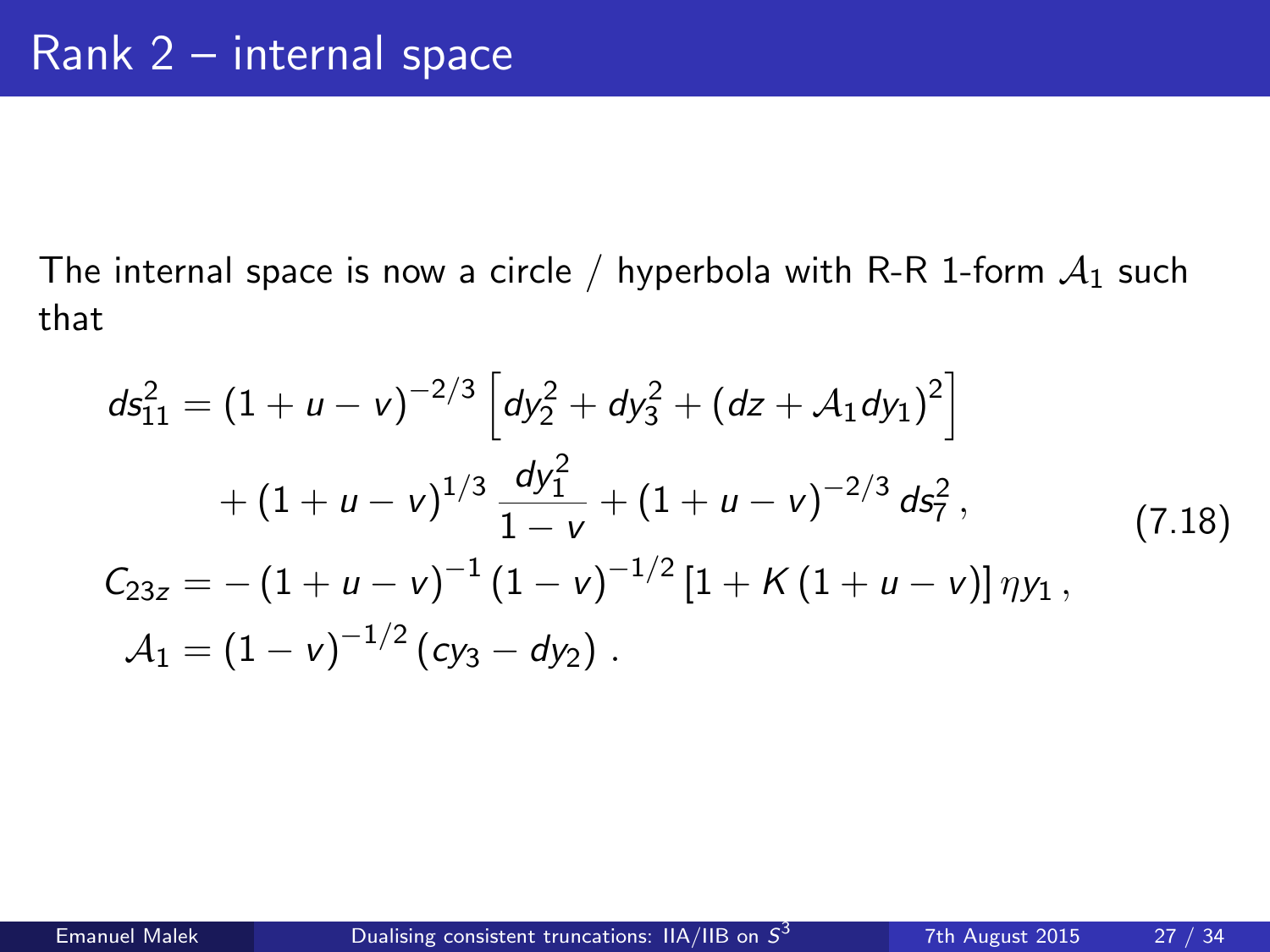Can we "dualise" these twist matrices to obtain more gaugings? If we apply the swap  $A_\alpha \leftrightarrow B^\alpha$ ,  $\mathsf{V} \leftrightarrow \mathsf{V}^{-\mathsf{T}}$  and  $\partial_{\alpha \beta} \leftrightarrow \partial^{\alpha \beta}$ , we get

- $\bullet$  constant  $10 \subset 40$ .
- $\bullet$  constant 4  $\subset$  15.
- constant  $4 \subset 10$ .
- non-constant  $20 \subset 40$ .

In fact, one can show that it is impossible to have a gauging of the above irreps in IIA!

$$
-\tau_{\bar{a}\bar{b},\bar{c}\bar{d}}\bar{e}^{\bar{f}}E_{\bar{e}\bar{f}}{}^{54} = E_{\bar{a}\bar{b}}{}^{4\mu}\partial_{\mu}E_{\bar{c}\bar{d}}{}^{54} - E_{\bar{a}\bar{b}}{}^{4\mu}\partial_{\mu}E_{\bar{c}\bar{d}}{}^{54},
$$

$$
-\tau_{\bar{a}\bar{b},\bar{c}\bar{d}}{}^{\bar{e}\bar{f}}E_{\bar{e}\bar{f}}{}^{4\mu} = E_{\bar{a}\bar{b}}{}^{4\nu}\partial_{\nu}E_{\bar{c}\bar{d}}{}^{4\mu} - E_{\bar{c}\bar{d}}{}^{4\nu}\partial_{\nu}E_{\bar{a}\bar{b}}{}^{4\mu}.
$$
(7.19)

RHS is antisymmetric but LHS is not.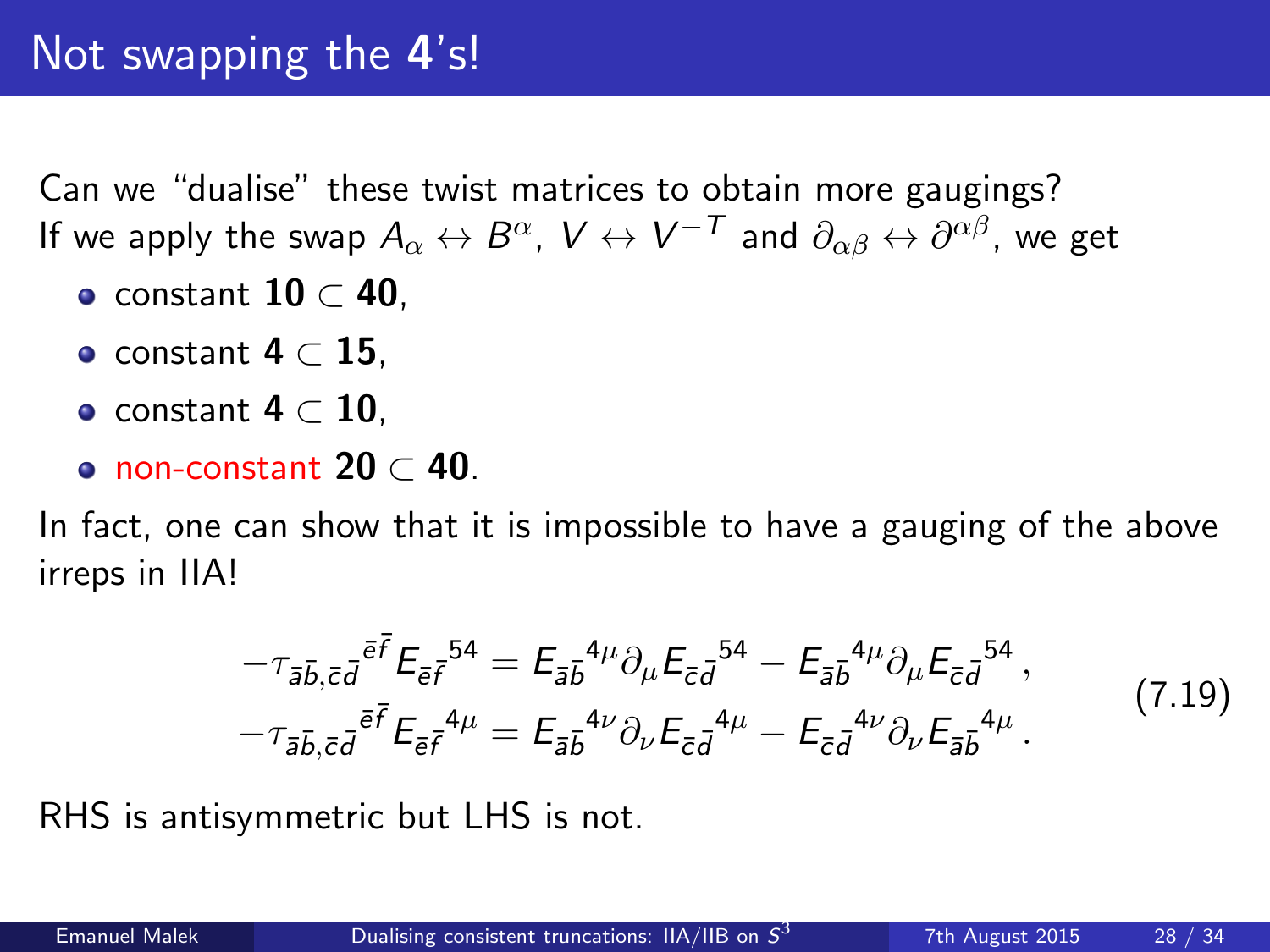### Gauging the 6's

Let us try and gauge the 6's now. Let us consider a more general block-diagonal Ansatz than for the 10's:

$$
E_{a}^{\bar{a}} = \rho^{1/2} U_{a}^{\bar{a}}, \qquad U_{a}^{\bar{a}} = \begin{pmatrix} \omega^{-1/2} V_{\alpha}^{\bar{\alpha}} & 0\\ 0 & \omega^{2} \end{pmatrix} . \tag{8.1}
$$

So far we have taken  $\rho = \omega$ . Now we have the consistency conditions:

$$
S_{\bar{\alpha}\bar{\beta}} = 4\rho^{-1}\omega V_{(\bar{\alpha}}{}^{\alpha}\partial_{|\alpha\beta|}V_{\bar{\beta}}{}^{\beta}, \qquad Z^{\bar{5}(\bar{\alpha},\bar{\beta})} = \rho^{-1}\omega V_{\alpha}{}^{(\bar{\alpha}}\partial^{|\alpha\beta|}V_{\beta}{}^{\bar{\beta}}),
$$
  
\n
$$
2\tau_{\bar{\alpha}\bar{\beta}} = -\rho^{-1}\omega \left(\partial_{\alpha\beta}V_{\bar{\alpha}\bar{\beta}}{}^{\alpha\beta} - 5V_{\bar{\alpha}\bar{\beta}}{}^{\alpha\beta}\partial_{\alpha\beta}\ln\omega + 6V_{\bar{\alpha}\bar{\beta}}{}^{\alpha\beta}\partial_{\alpha\beta}\ln(\rho^{-1}\omega)\right),
$$
  
\n
$$
6Z^{\bar{5}[\bar{\alpha},\bar{\beta}]} = \rho^{-1}\omega \left(\partial^{\alpha\beta}V_{\alpha\beta}{}^{\bar{\alpha}\bar{\beta}} - 5V_{\alpha\beta}{}^{\bar{\alpha}\bar{\beta}}\ln\omega\right).
$$
  
\nDualise  $\tau_{\bar{\alpha}\bar{\beta}} \longrightarrow (\star\tau)^{\bar{\alpha}\bar{\beta}} = \frac{1}{2}\epsilon^{\bar{\alpha}\bar{\beta}\bar{\gamma}\bar{\delta}}\tau_{\bar{\gamma}\bar{\delta}};$  (8.2)

$$
(\star\tau)^{\bar{\alpha}\bar{\beta}} = 3Z^{\bar{5}[\bar{\alpha},\bar{\beta}]} + 3V_{\alpha\beta}{}^{\bar{\alpha}\bar{\beta}}\partial^{\alpha\beta}(\rho^{-1}\omega) . \qquad (8.3)
$$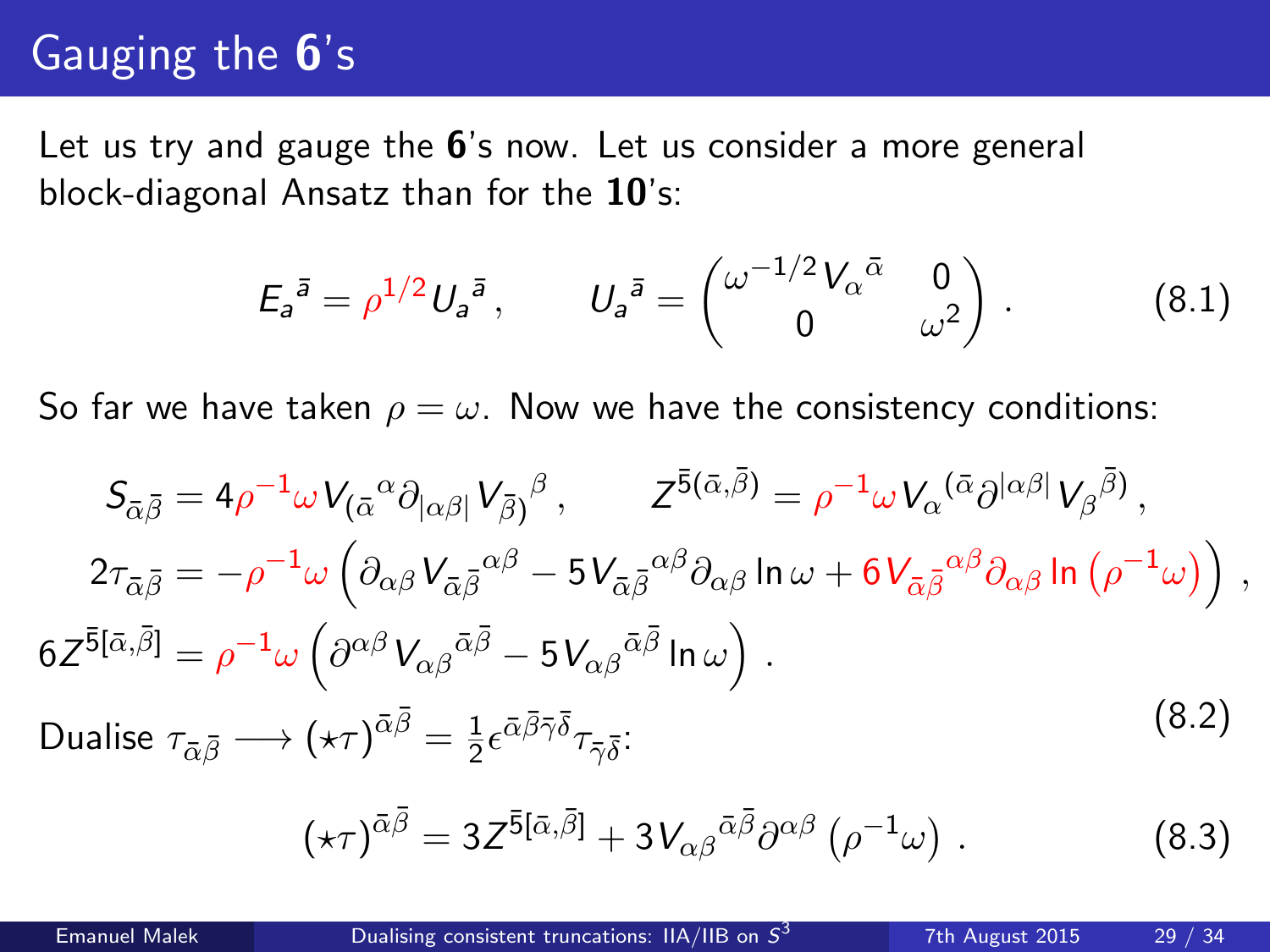# Gauging the 6's

$$
(\star\tau)^{\bar{\alpha}\bar{\beta}} = 3Z^{\bar{5}[\bar{\alpha},\bar{\beta}]} + 3V_{\alpha\beta}{}^{\bar{\alpha}\bar{\beta}}\partial^{\alpha\beta}(\rho^{-1}\omega) . \tag{8.4}
$$

This implies

$$
V_{\alpha\beta}{}^{\bar{\alpha}\bar{\beta}}\partial^{\alpha\beta}\left(\rho^{-1}\omega\right) = \text{constant}.
$$
 (8.5)

- So far,  $\rho=\omega$  which makes  $\dot{(\star\tau)}^{\bar{\alpha}\vec{\beta}}$  and  $Z^{\bar{5}[\bar{\alpha},\bar{\beta}]}$  the same.
- The condition above fixes  $\rho^{-1}\omega$  but then  $\rho$  can be used to tune between trombone and  $6 \subset 40$ .
- Recall: trombone gaugings  $\implies$  no action principle. 6  $\subset$  40 has an action principle.
- Does the "duality" relate a theory with an action principle to one without action principle?

NO!  $V \longleftrightarrow V^{-\mathcal{T}}$  and  $\partial_{\alpha \beta} \longleftrightarrow \partial^{\alpha \beta}$  exchanges

$$
\tau_{\bar{\alpha}\bar{\beta}} \longleftrightarrow (\star\tau)^{\bar{\alpha}\bar{\beta}} , \qquad Z^{\bar{5}[\bar{\alpha},\bar{\beta}]} \longleftrightarrow \frac{1}{2} \epsilon_{\bar{\alpha}\bar{\beta}\bar{\gamma}\bar{\delta}} Z^{\bar{5}[\bar{\gamma},\bar{\delta}]} . \qquad (8.6)
$$

It does not exchange the 6's amongst themselves!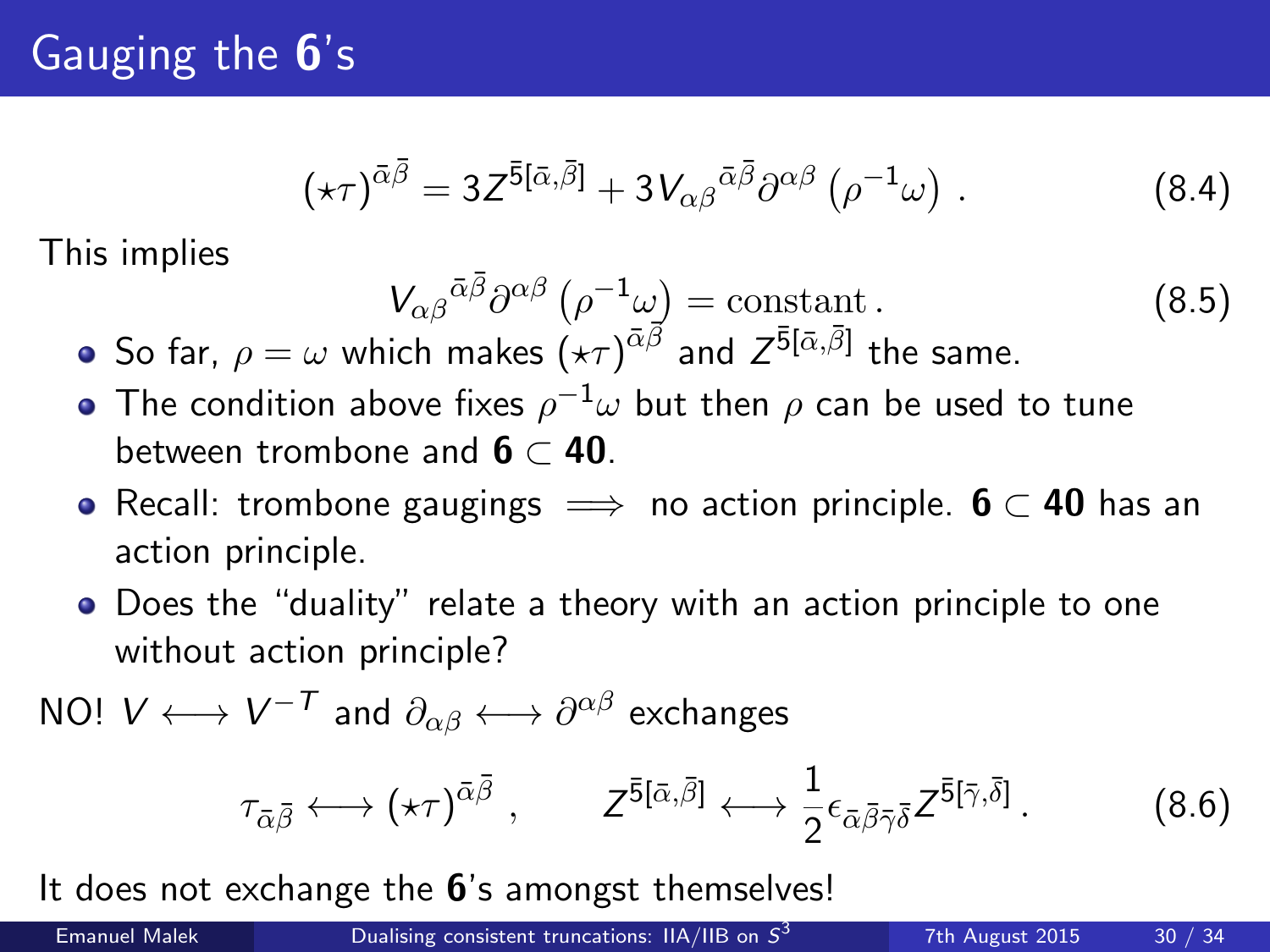#### Example: Gauging of  $6 \subset 40$

Consider twist with  $V_\alpha{}^{\bar\alpha}=\delta_\alpha{}^{\bar\alpha}.$  This fixes  $\rho^{-1}\omega.$  We can use  $\rho$  to dial between the two 6's.

Take  $\tau_{\bar{\alpha}\bar{\beta}}=0$ . This requires

$$
\rho = \omega^{1/6} \,. \tag{8.7}
$$

We can then solve

$$
\omega = \left(1 - \frac{1}{4} Z^{\bar{5}[\bar{\alpha},\bar{\beta}]} \epsilon_{\bar{\alpha}\bar{\beta}\bar{\gamma}\bar{\delta}} Y^{\bar{\gamma}\bar{\delta}} \right)^{6/5}, \qquad (8.8)
$$

Now let  $\bar{\mu}, \bar{\nu} = 1, \ldots, 3$  and

$$
Z^{\bar{5}[\bar{\alpha},\bar{\beta}]} = \begin{cases} Z^{\bar{5}[\bar{\mu},\bar{\nu}]} = \epsilon^{\bar{\mu}\bar{\nu}\bar{\rho}} a_{\bar{\rho}} \\ Z^{\bar{5}[\bar{\mu},\bar{4}]} = b^{\bar{\mu}} \end{cases} . \tag{8.9}
$$

Then we have

$$
\omega = (1 - a_{\mu} y^{\mu} - b^{\mu} \tilde{y}_{\mu})^{6/5} \tag{8.10}
$$

Quadratic constraint:  $a_{\mu}b^{\mu} = 0$ . Reduces exactly to a IIA or IIB section.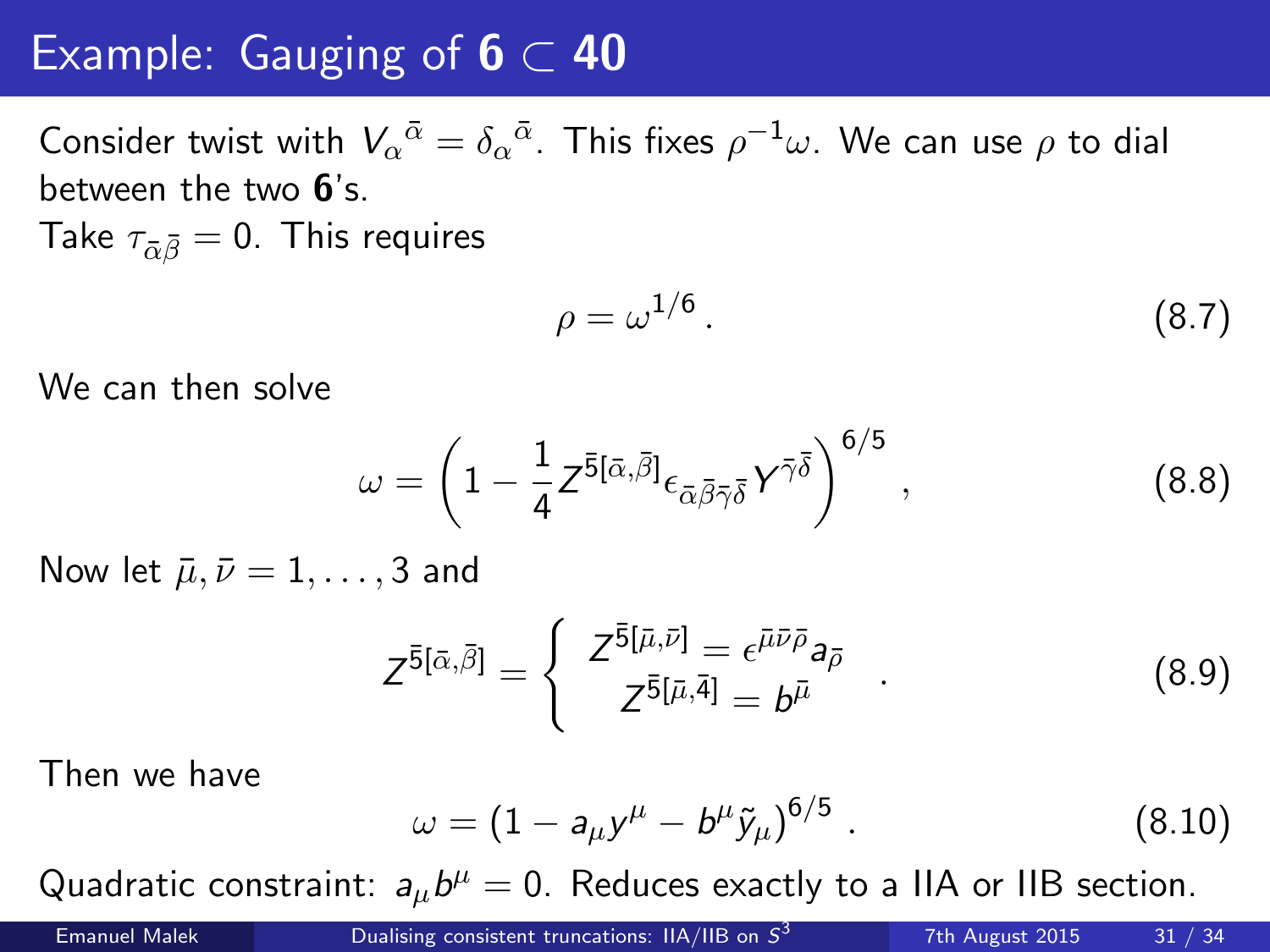The internal space for IIA  $(\mathit{b}^{\bar{\mu}}=0)$  is

$$
ds_{5,10}^2 = dy_\mu dy^\mu + (1 - a \cdot y)^2 \, ds_7^2 \,, \qquad e^{\psi} = (1 - a \cdot y)^3 \,.
$$
 (8.11)

For IIB ( $a_{\bar{\mu}} = 0$ ), it is

$$
ds_{E,10}^2 = (1 - b \cdot \tilde{y})^{-3/2} d\tilde{y}_{\mu} d\tilde{y}^{\mu} + (1 - b \cdot \tilde{y})^{1/2} d\tilde{s}_7^2, \qquad e^{\psi} = (1 - b \cdot y)^3.
$$
\n(8.12)

These two truncations (with  $a_{\bar{\mu}}=b^{\bar{\mu}})$  are "dualised" into each other by the outer automorphism.

Note that we have the same internal space but one is expressed in string frame and one in Einstein frame.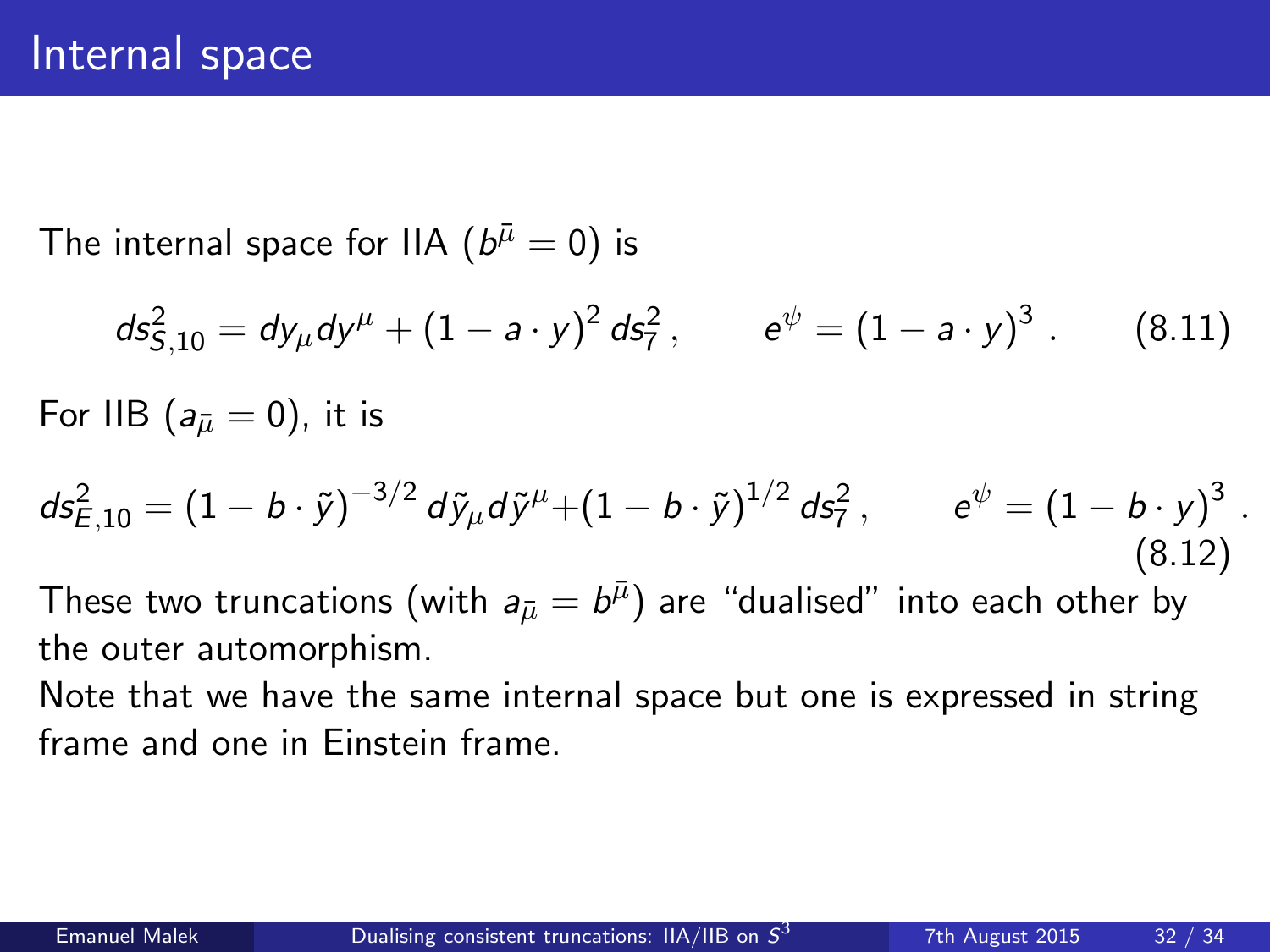### Example: Gauging the trombone

Let us now consider having both  $\tau_{\bar{\alpha}\bar{\beta}}$  and  $Z^{\bar{5}[\bar{\alpha},\bar{\beta}]}$  by taking

$$
\omega = (1 - a \cdot y)^n
$$
,  $\rho = (1 - a \cdot y)^{n-1}$ . (8.13)

If y are IIA coordinates, we get the gaugings

$$
Z^{\bar{5}[\bar{\mu},\bar{\nu}]} = \frac{5}{6} n \epsilon^{\bar{\mu}\bar{\nu}\bar{\rho}} a_{\bar{\rho}}, \qquad \tau_{\bar{\mu}\bar{4}} = \frac{5n-6}{2} a_{\bar{\mu}}, \qquad (8.14)
$$

while if they are IIB coordinates, we get

$$
Z^{\bar{5}[\bar{\mu},\bar{4}]} = \frac{5}{6} n a^{\bar{\mu}}, \qquad \tau_{\bar{\mu}\bar{\nu}} = \frac{5n-6}{2} \epsilon_{\bar{\mu}\bar{\nu}\bar{\rho}} a^{\bar{\rho}}.
$$
 (8.15)

In both cases, the internal space in string frame is

$$
ds^{2} = dy_{\mu} dy^{\mu} + (1 - a \cdot y)^{2} ds_{7}^{2}, \qquad e^{\psi} = (1 - a \cdot y)^{5n/2}. \qquad (8.16)
$$

We can see that the metric is independent of  $n$  and we are tuning the dilaton to obtain different gaugings.

These reductions have no action principle but do have equations of motion.

7th August 2015 33 / 34